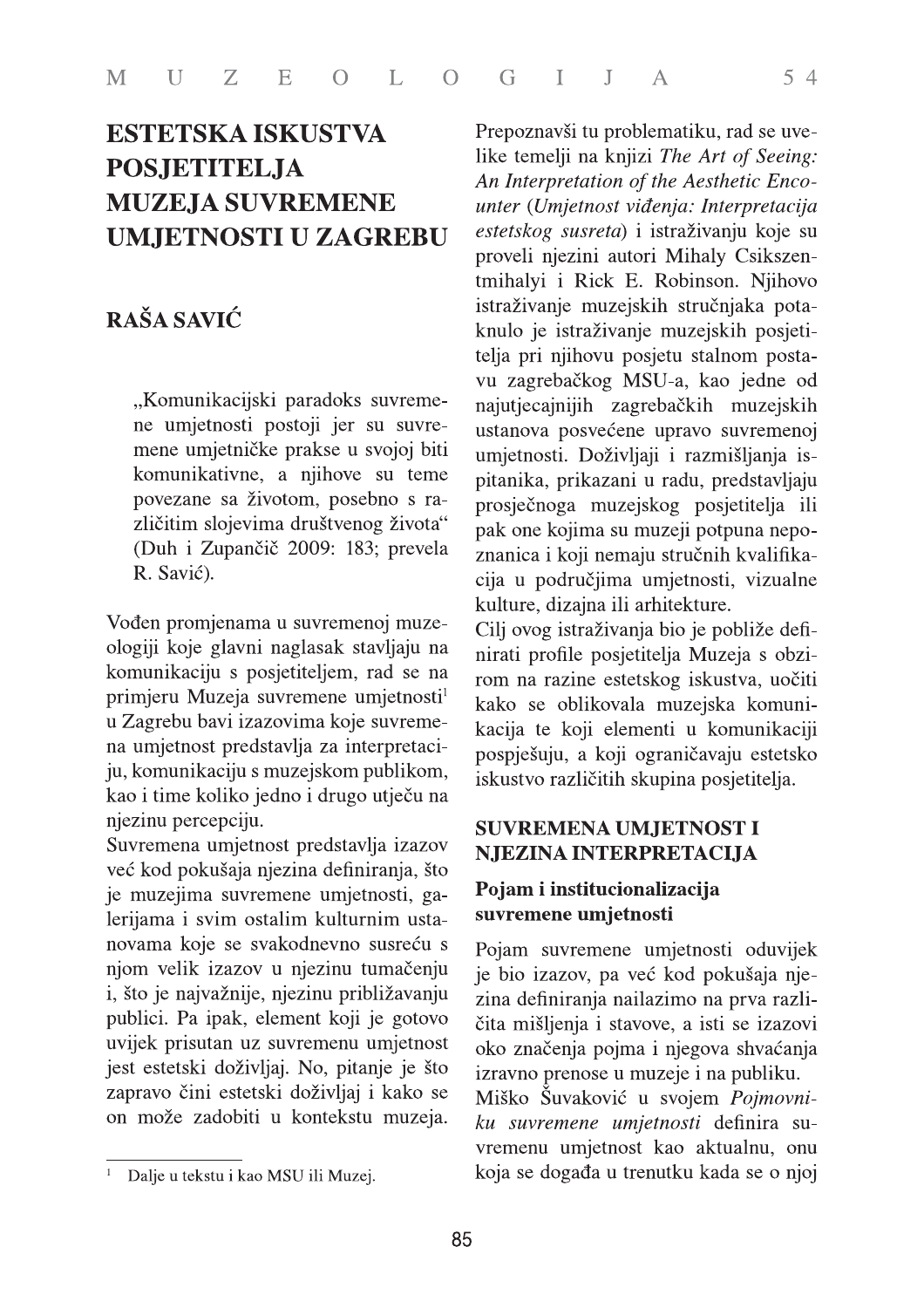piše i govori. Istodobno ona obuhvaća i razdoblje druge polovice 20. stoljeća te naznačuje kraj modernizma i početak postmodernizma (Šuvaković 2005: 608). Za suvremenu umjetnost poseban je naglasak upravo na aktualnosti i na duhu vremena pa se, za razliku od drugih umjetničkih pravaca, govoreći o njoj ne upućuje na bitna i posebna svojstva, a nije ni strogo vremenski određena. Time je suvremena umjetnost zapravo relativan pojam, istodobno primjenjiv na više umjetničkih razdoblja (modernizam i postmodernizam) i na njihove različite faze. Iako teža za definiranje, a time i razumijevanje, suvremena umjetnost je umjetnost aktualnog vremena, ali, možda prije svega, i ljudi koji u tom vremenu žive. Rijetko je koja umjetnost toliko komunicirala s promatračima i svojom publikom, koliko to čini suvremena umjetnost, a nijedna umjetnost dosad nije svoju publiku pretvorila u aktivnog protagonista i promijenila mu ulogu iz promatrača u umjetnika. Razvojem ove umjetnosti publika je djelomično preuzela ulogu umjetnika i postala sastavnim dijelom u procesu njezina nastanka te, možda najvažnije, ponekad ključnom za njezino ostvarenje. Procesi nastanka suvremene umjetnosti često su se mijenjali i razlikovali u pristupima, što je naposljetku dovelo do razvoja različitih kategorija u drugim, već postojećim kategorijama suvremene umjetnosti (Pantelić 2016). Istodobno je ova novootkrivena sloboda u umjetničkom stvaranju sve podredila eksperimentiranju, ponovnom vrednovanju i neprestanom propitivanju – sve je postalo dostupno i sve je moglo biti umjetnost. Rezultat je bilo neprekidno širenje područja umjetnosti na svakodnevicu i aktivno sudjelovanje u njoj. Tako je i sam

čin sudjelovanja postao vrlo važan jer je umjetnost pretvorio u novo oruđe za kritiku svakodnevice, istodobno prisutno na oba kraja komunikacije: umjetnost sudjeluje u svakodnevici publike, a ona pak sudjelovanjem postaje ključna za njezino ostvarenje. Bitno je naglasiti da je cilj suvremene umjetnosti razumijevanje sadašnjosti i svih njezinih elemenata, zbog čega je ona kao izraz te sadašnjosti sve više raspršena i različita (Pantelić 2016). Njezina različitost proizlazi i iz činjenice da suvremeni umjetnici različitim metodama i materijalima stalno preispituju tradicionalne ideje i ustaljene koncepte umjetnosti (što je umjetnost, što je čini te kako nastaje), a sve u dijalogu s umjetničkim pokretima iz prošlosti na koje daju odgovor svojeg vremena (The J. Paul Getty Museum s. a.).

Razvojem suvremene umjetnosti razvijali su se načini njezina izlaganja, a tako i kustoska praksa. Pojavom novog tipa kustosa sedamdesetih godina prošlog stoljeća i njegovim djelovanjem promijenilo se poimanje samog zanimanja, ali su se razbile i granice dotadašnjeg načina interpretacije suvremene umjetnosti. Jedan od prvih koji se u ovome istaknuo bio je Harald Szeemann koji je najveću ulogu imao u institucijskoj afirmaciji konceptualne umjetnosti, hepeninga i performansa. Godine 1972. Szeemann je bio najmlađi član u organizaciji Documente 5 u Kasselu, izložbe na kojoj su se prvi put, uz kiparstvo i slikarstvo, pojavili upravo konceptualna umjetnost, performansi i hepeninzi (kao novi tip izričaja suvremene umjetnosti), dok je osam godina poslije na Venecijanskom bijenalu jedan dio manifestacije, Aperto, posvetio samo mlađim umjetnicima. Ovim konceptima Szeemann je suvremenu umjetnost uveo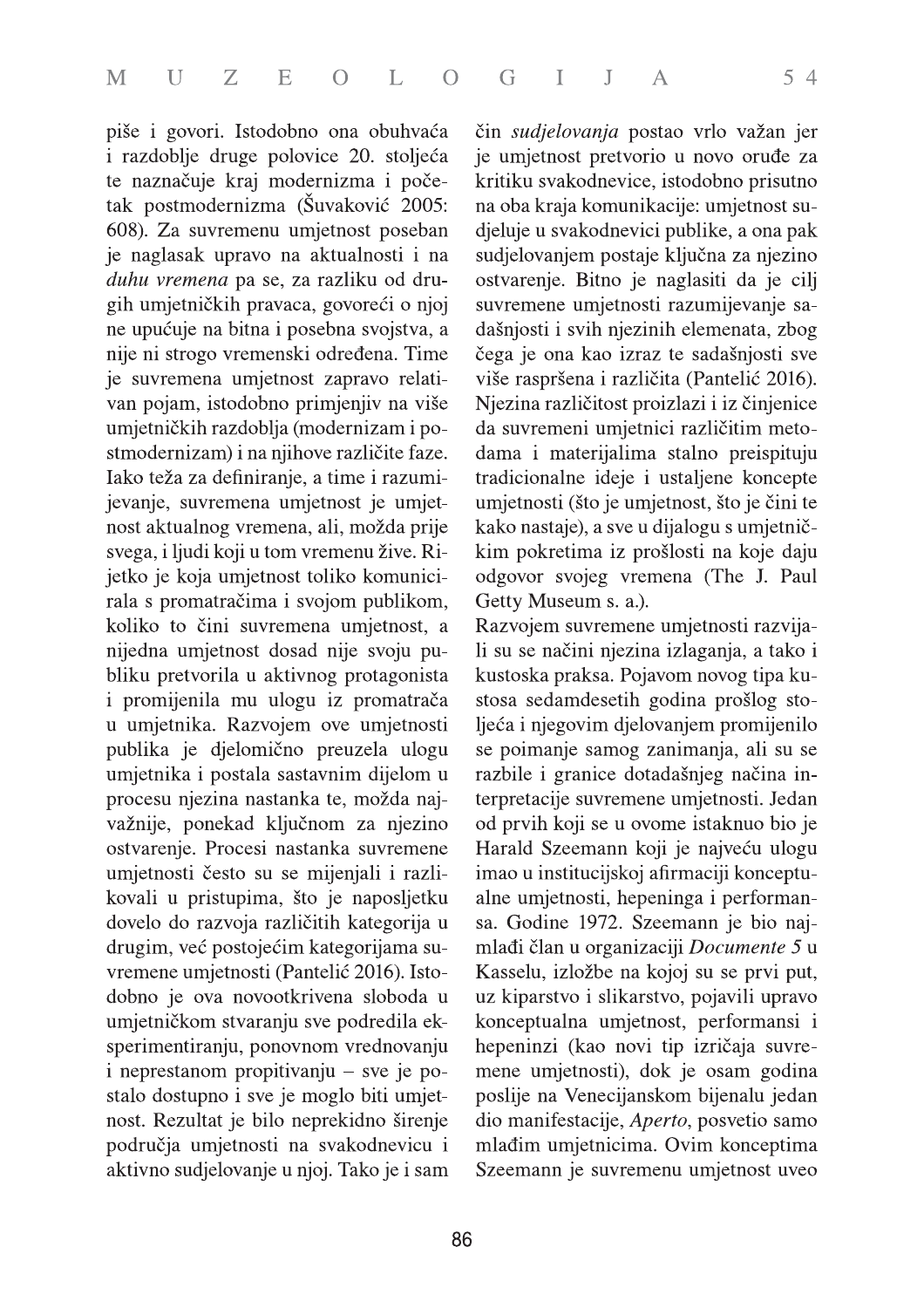u visokoinstitucionalizirano kulturno područje, izmijenio poimanje uloge kustosa, dajući mu puno veću moć odlučivanja i odgovornosti, te afirmirao nove izričaje umjetnosti, i to bez vremenskog odmaka. Tako se prikazalo stvarno stanje na umjetničkoj sceni i istodobno vršila kritika društva i politike, ali i dotadašnjih kustoskih praksi. Uz Szeemanna i njegovu veliku važnost za afirmaciju suvremene umjetnosti potrebno je spomenuti i Setha Siegelauba. Muzeološki gledano možda i važniji, Siegelaub je bio među prvima koji su veliku pozornost pridavali samoj izložbi, ali i medijima te publicitetu. Za njega je izložbeni prostor bio jednako važan, ako ne i važniji od samoga umjetničkog djela, a ujedno je afirmirao i kustosku kritiku koja je poslije postala dominantna nad samim umjetničkim djelom. Siegelaub je ponekad organizirao i izložbe koje su postojale samo u katalozima, poput The Xerox Book iz 1968. godine kojom je izvrnuo strogo ustaljenu hijerarhiju primarne (djelo i izložba) i sekundarne (katalog, deplijan, novinski članak i sl.) informacije.

Tijekom šezdesetih i sedamdesetih godina razvoj novih kustoskih koncepata usporedno se razvijao i u Jugoslaviji, za što su najviše zaslužni kustosi poput Želimira Koščevića, Ide Biard i Dunje Blažević, koji su svojim djelovanjem na našim područjima redefinirali ulogu kustosa, umjetničkih ustanova, pa i samoga izložbenog formata. "U svojim projektima kustosi su eksperimentirali s izložbenim formatom i samom formom umjetničke institucije, transformirajući ih u mjesto i sredstvo institucionalne i društvene kritike buržoaskog razumijevanja umjetnosti i kulture" (Bago 2012: 236). Upravo je redefiniranje svega navedenoga bilo potrebno kako bi suvremena umjetnost ušla u muzejske i galerijske ustanove, i to tako da je u izlaganju zadržala istu onu slobodu svojstvenu njezinu stvaranju. Iako u drukčijim političkim i društvenim okolnostima, djelovanje kustosa šezdesetih i sedamdesetih godina zadužilo je sve one koji su se u budućnosti bavili suvremenom umjetnošću jer je omogućilo i poticalo stvaranje suvremene umjetnosti. Druženje s umjetnicima i prisutnost na umjetničkoj sceni, otvorenost za preispitivanje ustaljenih pravila (umjetničkih ili onih koja se odnose na izlaganje) i korištenje izvaninstitucijskim prostorima za izlaganje suvremene umjetnosti otvorili su novo poglavlje u izlaganju suvremene umjetnosti čiji se odjeci vide i danas.

### Komunikacijske mogućnosti suvremene umjetnosti

Čitajući o suvremenoj umjetnosti danas, lako se primjećuje da ona, možda i više nego ikada, kustosima i ustanovama postavlja sve veći izazov za izlaganje i predstavljanje publici. Nameće se pitanje kako je moguće da je umjetnost koja je gotovo pa nastala za publiku i iz publike sada postala toliko udaljena od nje. Matjaž Duh i Tomaž Zupančič u članku o komunikacijskim mogućnostima suvremene umjetnosti potvrđuju ovaj novonastali odnos za koji pronalaze razlog u nedostatku znanja za ispravno čitanje suvremene umjetnosti (2009: 183). Poteškoće u komunikaciji, koje stoje između umjetnosti i promatrača, veće su nego one koje (po)stoje u klasičnoj umjetnosti ili umjetnosti modernizma. Budući da se suvremena umjetnost uvijek otvara prema van i komentira događaje oko sebe, naglašavajući upravo komunikaciju, ona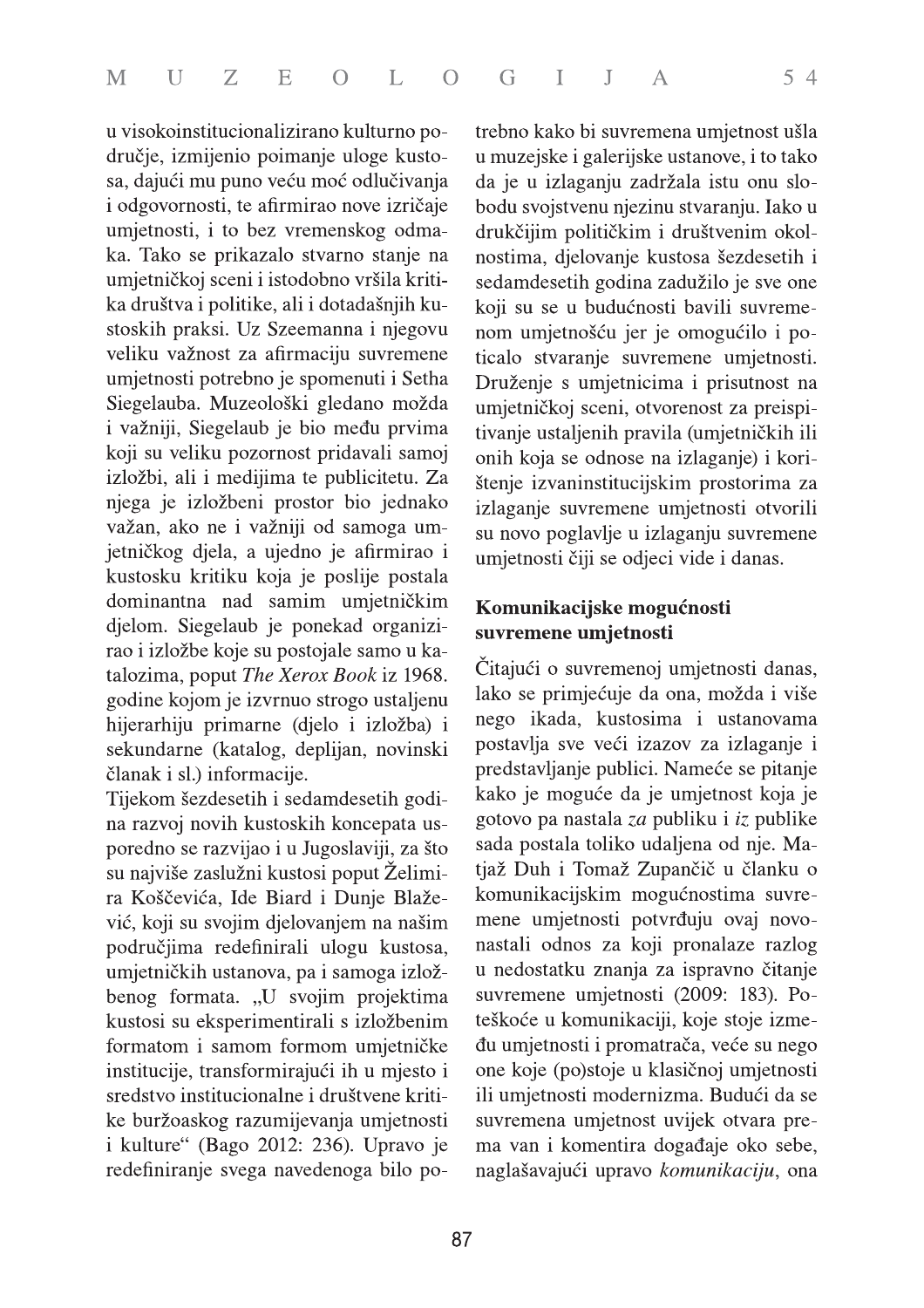se za sredstvo koristi svime čime se može izraziti. Mnoge od ovih metoda isprva se čine neshvatljivima, pa bi promatrač, želi li je shvatiti, trebao prijeći preko svih osobnih granica i onoga što smatra umjetnošću, ali i naučiti čitati kodove suvremene umjetnosti kojima ona prenosi svoje poruke (Duh i Zupančič 2009: 183). Sličnu tvrdnju iznosi i Gordana Škorić kada piše: "Mase će uvijek biti protiv moderne umjetnosti, koja postaje socijalna sila što dijeli ljude. Ortega y Gasset ističe da nije riječ o razini osobnog ukusa, niti mogućnosti većeg ili manjeg uživanja u umjetnosti, već o tome da masa, većina, tu umjetnost ne razumije. Oni naprosto nisu u situaciji da im se ne sviđa zato što su je razumjeli. Nova umjetnost se obraća samo nadarenoj manjini i odatle se javlja indignacija u masama" (2009: 425).

Ovakva razmišljanja mogu biti opravdana kada je riječ o djelima suvremene umjetnosti koja se doživljava izvan institucijskog konteksta. Međutim, nameće se pitanje što se događa u muzeju kojemu je osnovna građa upravo suvremena umjetnost. Kod muzeja suvremene umjetnosti tako se javljaju izazovi ako se pokuša jednostavno odrediti suvremenu umjetnost kao onu koja želi komunicirati. U muzejskoj ustanovi osnovni je komunikacijski oblik izložba, koju ljudi posjećuju samostalno, u paru ili skupini zbog različitih pobuda i s različitim očekivanjima. Kao osnovni medij muzejske komunikacije Peter van Mensch je, pozivajući se na Princea, izložbu definirao kao očitovanje neke ideje, materijaliziranu "zemlju snova" u kojoj "predmeti" imaju središnju ulogu. Ta je "zemlja snova" rezultat procesa izbora informacija sadržanih u muzejskim predmetima i upravljanja njima,

a kustos je taj koji tijekom odabira predmeta u njih svjesno ili nesvjesno upisuje određene poruke (koje ne poništavaju informacije sadržane u predmetima) i koji posjetitelju ostavlja strogo kontrolirani izbor (danih) informacija (van Mensch 2003: 6). Maroević tvrdi da je osnovna zadaća muzejske ustanove prenošenje akumuliranoga ljudskog znanja i iskustva u širokom rasponu jezika i govora predmeta, a ujedno i posebnost muzejskog svijeta u odnosu na svijet knjižnica i arhiva, u kojemu se ljudsko znanje i djelatnost skupljaju, čuvaju i prenose na samo jednom mediju. Tako su jezik i govor ljudi u muzeju tek pomoćna sredstva mogućeg usmjeravanja poruke, a raznolikost *govora stvari* u muzejima omogućuje neposrednu komunikaciju publike sa svijetom u malome (Maroević 2002: 75). U komunikacijskom smislu izložba tako stvara gotovo potpuno zatvoren informacijsko-komunikacijski sustav, a "pažljivim izborom predmeta smještenih u dobro pripremljen kontekst, muzeji apstraktnu ideologiju pretvaraju u živa uvjerenja" (van Mensch 2003: 6). Van Mensch izložbe dijeli na one usmjerene na predmet i one usredotočene na ideju, što je kod suvremene umjetnosti istodobno jednako bitno. Imajući na umu prisutan jaz između suvremene umjetnosti i publike, da bi se ostvarilo prenošenje ideje od predmeta na publiku (i da bi izložba u tom smislu ostvarila svoju obrazovnu ulogu), očito je da izloženi predmeti ipak moraju biti nadopunjeni dodatnim materijalima i da (izravna) komunikacija suvremene umjetnosti i publike jednostavno teško funkcionira bez toga. Na tragu ovoga je i Swiecimski kada upozorava da "u skladu s idejom 'muzeološkog predmeta', izložak ne možemo poistovjetiti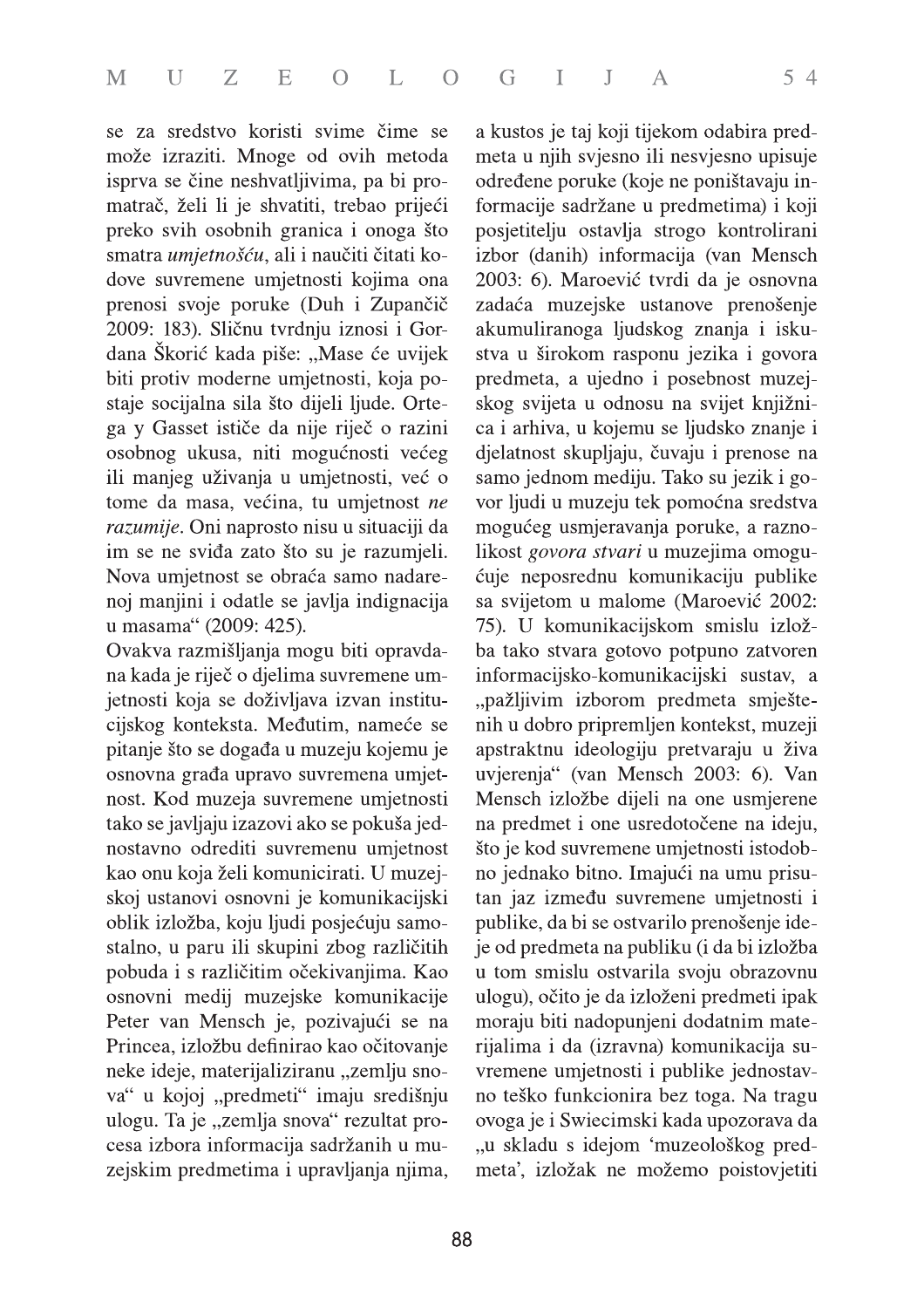isključivo s fizičkim predmetom ili tzv. stalnim obilježjima. Bitan je *dojam* predmeta uvjetovan kontekstom (objektivnim čimbenicima) te osjetilnim činom (subjektivnim čimbenicima)" (van Mensch 2003: 6). Laszlo smatra da izložba stvara novi kontekst predmetima ili skupini predmeta, ali i sama sadržava poruku ili je podloga i povod za poseban doživljaj (2000: 98). Upravo je osjetilni čin, tj. doživljaj i/ili iskustvo, noviji element na kojemu se sve više ustraje u svim muzejima, a koji je esencijalan za suvremenu umjetnost. (Estetski) doživljaj ne dolazi sam po sebi, već je rezultat i dio komunikacijskog slijeda koji počinje od samog predmeta ili umjetničkog djela. Predmet, definiran svojim fizičkim svojstvima, u sebi nosi informacije i različita značenja, od kojih postav i kontekst u koje je smješten izabiru i naglašavaju one bitne za priču, odnosno interpretaciju. Postavom, odabirom predmeta, njihovim smještanjem u prostor i suodnosom s drugim predmetima izložba komunicira s posjetiteljima i u tom se trenutku događa najvažniji dio – središte izložbe prebacuje se s predmeta na posjetitelja, a priča koju posjetitelj dobiva, tj. interpretacija, rezultira (estetskim) doživljajem. Doživljaj i iskustvo posjetitelja ipak ne ovise samo o predmetima, već su zadnji dojam ovisan i o načinu razmišljanja, stavovima, razini znanja i otvorenosti posjetitelja da sudjeluje u samome komunikacijskom procesu.

Upravo je komunikacija između umjetničkog djela i posjetitelja najizazovniji dio veze između suvremene umjetnosti i publike. Danas publika ima očekivanja koja (suvremena) umjetnost više ne zadovoljava, ali je i dalje prisutno veliko zanimanje za muzeje, koji se otvaraju više

nego ikada. U svojim predavanjima Jane Deeth (2014) tvrdi da je najveći problem kod shvaćanja suvremene umjetnosti taj što je ne čujemo. Ističe kako je uvriježeno mišljenje da je suvremena umjetnost tu da šokira, ali se svi samo usredotočuju na ono vizualno. Stoga zaključuje da suvremena umjetnost ima puno više veze sa slušanjem nego s gledanjem. Neispunjavanje očekivanja pojavljuje se već šezdesetih godina kada se događa velik preokret u društvu, a socijalna osjetljivost i borba za prava dolaze u prvi plan. Šezdesetih godina tako se sve stavlja pod upitnik, što se istodobno odražava i u umjetnosti, samo što to ne prolazi dovoljno primijećeno (Deeth 2014). Agresivno obilježje Deeth vidi kao reakciju na zanemarivanje suvremene umjetnosti. U interakciji sa suvremenim umjetničkim djelom koje isprva odbija tvrdi da bismo trebali stati i slušati ga, tako da preispitamo što je to što nas odbija, imenujemo to, ispitamo zašto nam se ne sviđa i jesu li ti osjećaju naučeni ili stvarno mislimo tako. Tek kada to osvijestimo, čut ćemo ono što nam umjetničko djelo želi prenijeti i ostvariti pravu interakciju i komunikaciju s njim, što će dovesti do *doživljaja* (Csikszentmihalyi i Robinson 1990: 18). U knjizi The Art of Seeing: An Interpretation of the Aesthetic Encounter Csikszentmihalyi i Robinson razrađuju pojam estetskog doživljaja koji se preklapa s elementima određene obuzetosti ili predanosti onome što se u određenom trenutku doživljava ili proživljava (eng. flow experience), a koja označuje sudjelovanje u određenim aktivnostima ne zbog planiranoga ili očekivanog rezultata/iskustva, već zbog proživljavanja aktivnosti koja donosi nagradu sama po sebi (1990: 18). Promatrajući iz psihološke perspektive,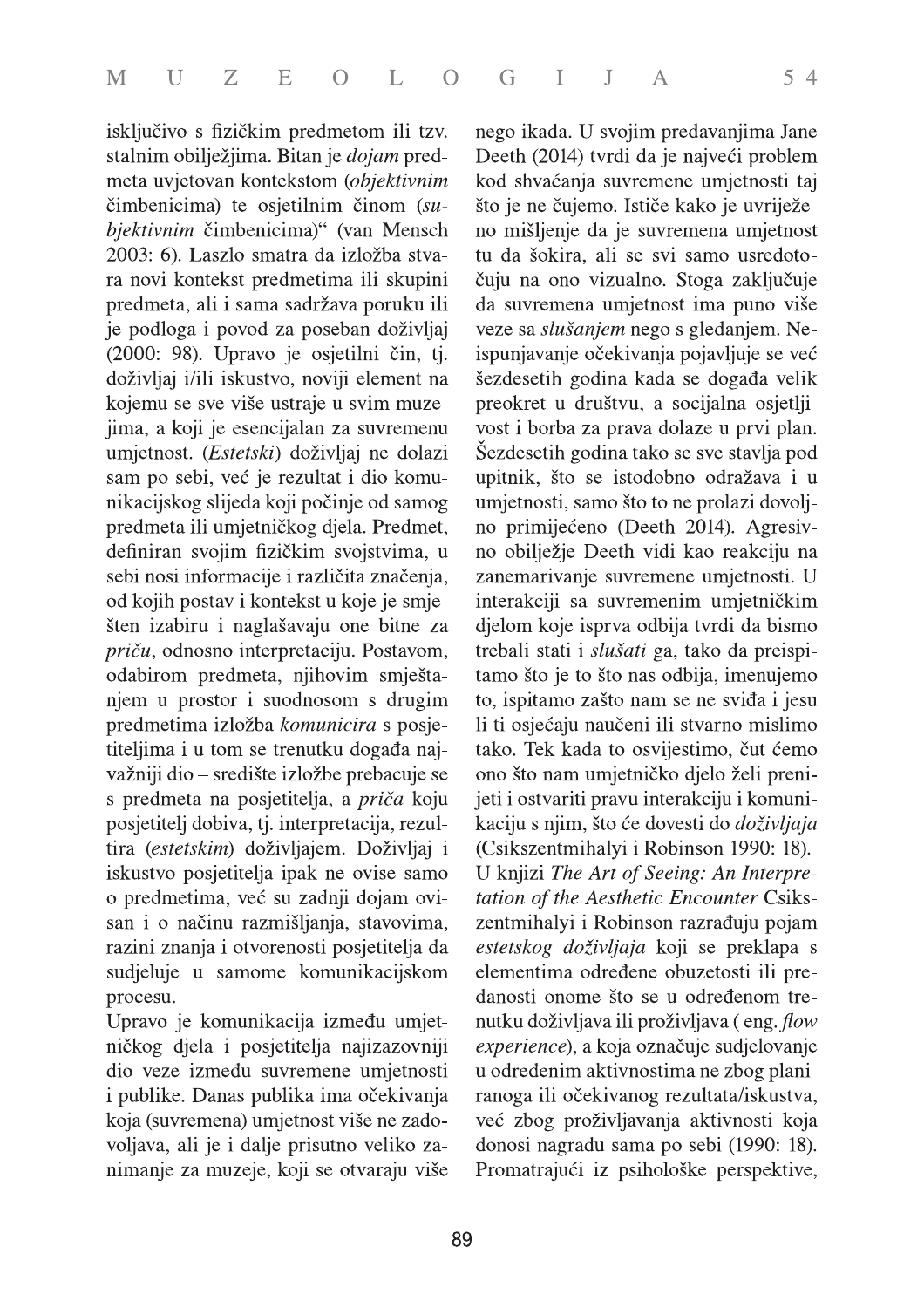Slobodan Marković definirat će estetsko *iskustvo* kao iskustvo različito od onoga svakodnevnoga, čije su glavne značajke fascinacija (estetskim) objektom (visoka razina uzbuđenja i zainteresiranosti), procjena simbolike predmeta (visoka spoznajna/kognitivna angažiranost) i jak osjećaj jedinstva s predmetom. Markovićev model pretpostavlja dvije razine informacija – prva je razina priča koju predmet nosi, kao i dublje značenje utemeljeno na određenom simbolizmu, a druga razina obuhvaća asocijacije, tj. implicitna značenja fizičkih svojstava predmeta. Obje razine, smatra Marković, pretpostavljaju određene kognitivne sposobnosti, kao i određene značajke osobnosti poput kreativnosti, otvorenog načina razmišljanja i sl. Naposljetku, povratna informacija i emocionalna uključenost također su prisutne u susretu s umjetničkim djelom, a očituju se u promjeni u kojoj svakodnevni osjećaji sada postaju narativ i sadržaj dok su osjećaji koje predmet izaziva definirani kao emocionalna reakcija u procesu čitanja simbolizma i kompozicijskih pretpostavki djela. Suvremena umjetnost upravo je vrsta umjetnosti koja po svojoj definiciji traži reakciju i doživljaj, a njezin izričaj u smislu odabira materijala, koncepta po kojemu nastaje ili pak oblikovanja temelj je za *pričanje priče* i otkrivanje dubljeg značenja utemeljenoga na simbolima i asocijacijama.

#### **MUZEJ SUVREMENE UMJETNOSTI**

Današnji Muzej suvremene umjetnosti u Zagrebu utemeljen je 1954. godine kada se odlukom Narodnog odbora grada Zagreba osniva Gradska galerija suvremene umjetnosti, smještena u Kulmerovoj palači na gornjogradskome Katarininu trgu. Galerija je u početcima imala malu zbirku koja se neprekidno obogaćivala novim radovima, pa zbog nedostatka prostora nikada nije imala stalni postav. Upravo su veličina i primjerenost prostora bili najveći problem koji se rješavao sve do 2009. godine kada je otvorena nova zgrada Muzeja suvremene umjetnosti.

Novoizgrađena zgrada Muzeja suvremene umjetnosti bila je najveće hrvatsko kulturno ulaganje od osamostaljenja države 1991. godine, a danas je i najveća i najsuvremenija muzejska ustanova u Hrvatskoj (Pintarić 2005: 16). Galerija, tj. Muzej, dobila je novu lokaciju i preseljenjem iz povijesne jezgre grada postala prvo veliko kulturno ulaganje u Novom Zagrebu, pomalo zaboravljenome i uspavanom dijelu grada. Nova lokacija i zgrada Muzeja označile su potpunu prekretnicu u njegovu djelovanju, ali su, osim organizacije stalnog postava, omogućile i uvođenje novih sadržaja kojih dotad nije bilo, poput prostora za edukaciju, muzejske suvenirnice i sl.

#### Stalni postav

Najveći izazov za novi Muzej suvremene umjetnosti bila je organizacija novoga stalnog postava koji nije imao veliku važnost samo za novi Muzej, već je bio utemeljen na fundusu bivše Galerije suvremene umjetnosti, važne u širemu kulturnom, političkom i javnom kontekstu, a ujedno je bio i novitet na široj kulturnoj sceni. Novi stalni postav ove veličine i važnosti bio je i ispit za muzejsku struku, testirajući njezinu spremnost da teoriju provede u djelo i da uspješno prilagodi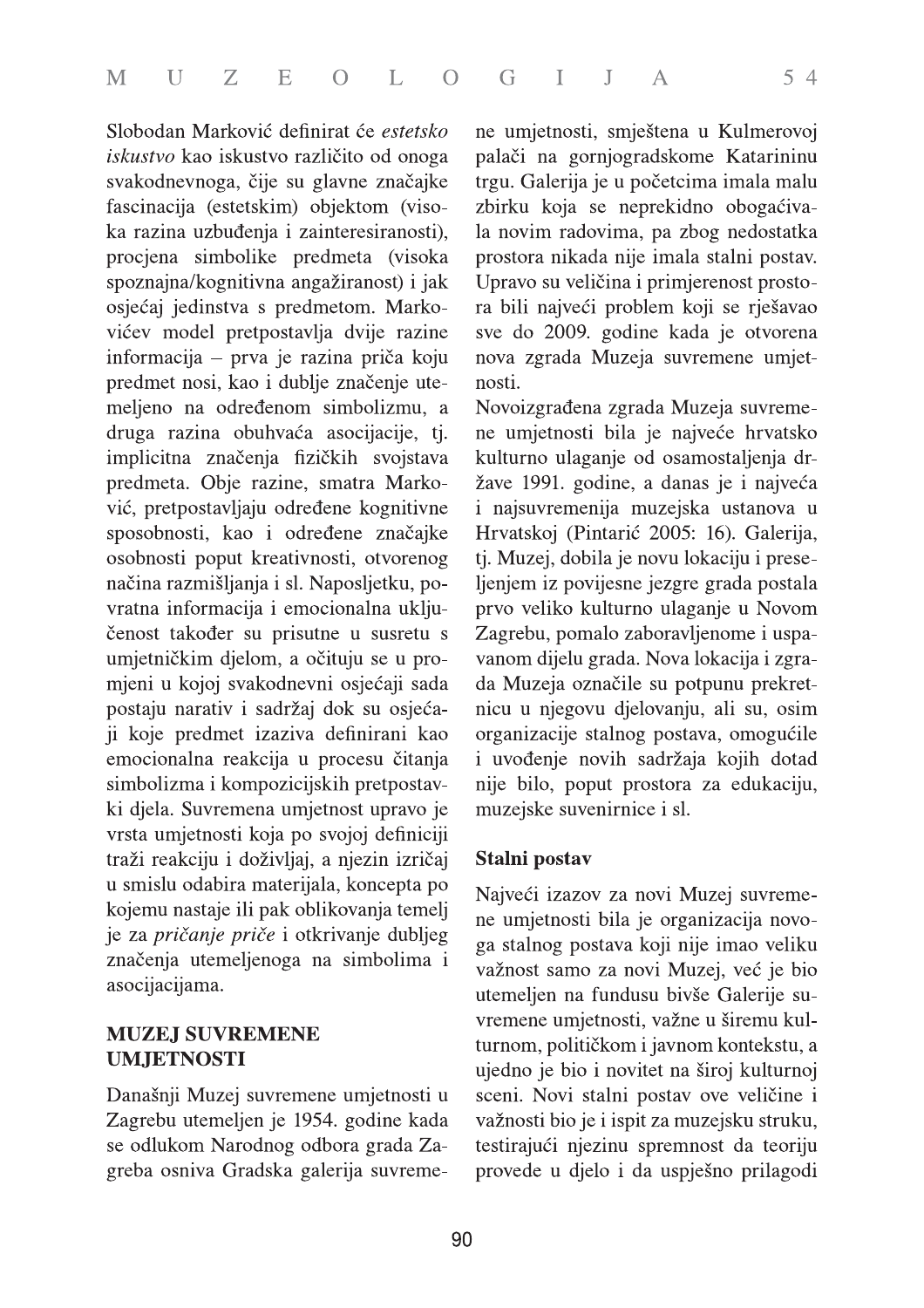novi postav u novoj zgradi za staru, ali u prvom redu i novu publiku.

Privođenjem kraju izgradnju MSU-a intenzivirale su se rasprave oko muzeološke koncepcije stalnog postava, a 21. ožujka 2007. godine Muzejsko vijeće prihvatilo je i odobrilo koncepciju Nade Beroš i Tihomira Milovca koja je na kraju i ostvarena. Autori novoga stalnog postava tijekom njegove razrade na umu su imali povijest i važnost zbirke, ali prije svega i *posjetitelja* Muzeja, što će se najbolje pokazati u nekonvencionalnom pristupu njegovoj organizaciji te krajnjoj (ne)uspješnoj fleksibilnosti i slobodi koju nudi svakom posjetitelju.

Velik dio fundusa MSU-a nastao je još za vrijeme djelovanja Galerije suvremene umjetnosti, čija je zbirka rasla zahvaljujući promišljenoj otkupnoj politici, ali i donacijama većinom onih umjetnika koji su izlagali u Galeriji, kao i kritičarima i drugim kustosima koji su s kustosima Galerije njegovali profesionalni, ali i prijateljski odnos. Galerija je tada djelovala u vrlo živom vremenu te je bila prostor nove umjetničke scene koja se tek trebala afirmirati i prepoznati. Upravo je zato jedan od najvažnijih dijelova zbirke MSU-a onaj iz šezdesetih godina kada je Galerija organizirala izložbe novih tendencija na poticaj Almira Mavigniera, jednog od pokretača. Iz niza od pet izložaba od 1961. do 1973. godine Galerija je otkupila, ali i na dar dobila, mnoga djela brojnih umjetnika iz Europe, Sjeverne i Južne Amerike i Japana, od kojih su mnogi tada bili tek na početku karijere, a danas su prepoznati kao dio svjetske suvremene umjetnosti (Beroš i Milovac 2006: 85). Galerija je tada organizirala izložbe, simpozije, razgovore, predavanja i gostovanja umjetnika i istaknutih kritičara i teoretičara povijesti umjetnosti. Tako su početci fundusa MSU-a snažno odražavali društvena zbivanja i duh vremena u kojemu je nastajao.

Stalni postav jezgra je svakog muzeja, a cilj MSU-a bio je učiniti upravo tu jezgru dostupnom, razumljivom i zanimljivom publici dinamičnom, otkrivalačkom nekonvencionalnom prezentacijom  $\mathbf{i}$ (Beroš 2009: 4). Imajući na umu da je umjetničko djelo istodobno osobni iskaz umjetnika i složenoga društveno-povijesnog trenutka, u stalnom postavu uravnotežene su dvije muzeološke koncepcije - prezentacija individualnog doprinosa umjetnika i kontekstualizacija tog doprinosa u određenoj društvenoj i kulturnoj sredini. Nada Beroš u intervjuima naglašava da sam naziv stalnog postava Zbirke u pokretu ujedno upućuje na fleksibilnost i privremeno obilježje stalnog postava – njegovo kretanje, promjenu, nestalnost i neizvjesnost, čime se otvara mogućnost njegova povećavanja, smanjivanja ili premještanja određenih cjelina (Beroš 2009: 5). Tako se istodobno prate i glavne značajke suvremene umjetnosti.

Stalni postav MSU-a osmišljen je kao postav međunarodnog karaktera i objedinjuje domaće i inozemne autore, s tim da zastupljenost domaćih autora nije radikalno veća od one inozemnih. Još prije preseljenja u novu zgradu i otvorenja MSU-a stalni postav bio je izazov jer je Galerija suvremene umjetnosti djelovala usporedno s Modernom galerijom koja je svojim stalnim postavom pokrivala razdoblje od 19. stoljeća do suvremene umjetnosti, zbog čega je trebalo definirati novi stalni postav MSU-a koji ne kolidira s njezinim, već ga nadopunjuje. Stoga je MSU došao u položaj u kojemu je gotovo pa odredio početak suvremene umjetnosti u Hrvat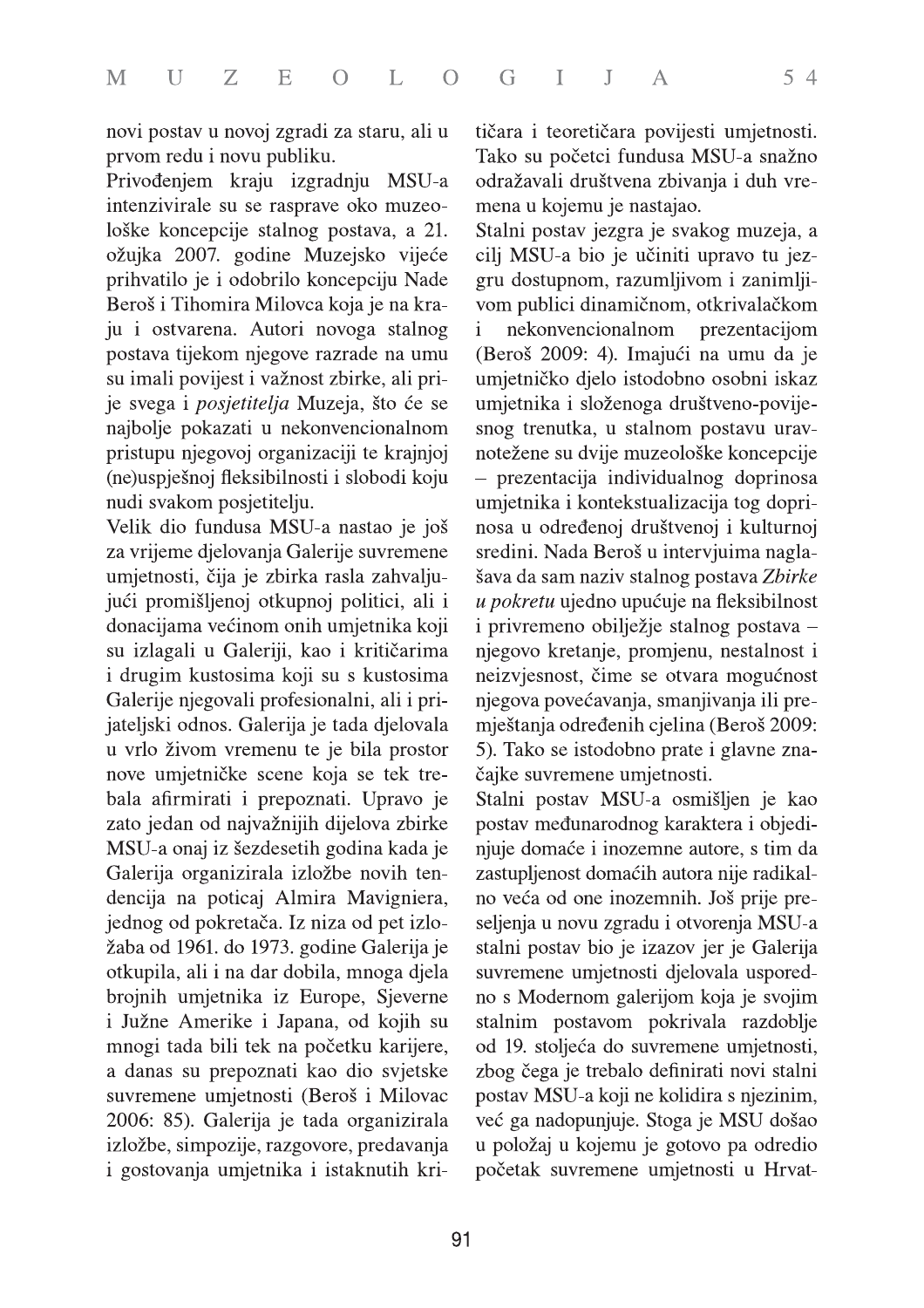skoj i definirao ga početkom djelovanja grupe EXAT-51 1951. godine, prve važne poslijeratne suvremene umjetničke pojave u Hrvatskoj. Ipak, u Zbirke u pokretu uključeno je i nekoliko autora iz prve polovice 20. stoljeća, čija su djela paradigmatske točke cjelokupnog postava (Vujnović 2009). Danas stalni postav MSU-a najviše zastupa umjetnost šezdesetih i sedamdesetih godina 20. stoljeća, ali fundus Muzeja posebnim čini uklapanje i umjetničkih djela suvremenih umjetnika mlađe generacije i aktualne umjetničke scene koja se izlažu u sklopu izložaba Akvizicije. U organizaciji stalnog postava Beroš i Milovac (2006) osmislili su prohodan i prozračan prostor koji često pruža pogled na vanjski prostor i na Novi Zagreb dok su umjetnički radovi, pogotovo oni multimedijski, koji zahtijevaju tamne i zatvorene prostore potrebne za njihove projekcije, uspješno prikazani u skladu s njihovom ovisnošću o suvremenoj tehnologiji.

U vanjskom prostoru Muzeja, u skladu s definicijom prostora javnog događanja

s jasnom kulturnom ulogom, izlažu se projekti i skulpture kao sastavni dijelovi stalnog postava. Na ulaznim terasama, na krovu i ispod pojedinih krila zgrade smještena su umjetnička djela većih i manjih dimenzija koja dijelove stalnog postava čine stalno dostupnima publici uključujući tako suvremenu umjetnost u njezinu svakodnevicu i izvan same zgrade.

Stalni postav, nazvan Zbirke u pokretu, osmišljen je u pet tematskih cjelina, "pet gotovo zasebnih izložbi" (Beroš i Milovac 2006) čiji nazivi potječu od istoimenih djela, najčešće okosnica tih cjelina: Projekt i sudbina, Umjetnost kao život, Umjetnost o umjetnosti, Velika enigma svijeta i Riječi i slike. Njih prate i manje cjeline, poput cjelina Elastični prostor, Otvoreni kolut, Panorama za lijevo i desno oko, Vizual - virtual, Slika bez kraja, Kap sinteze, Beskonačni štap / U čast Manetu, Duchampova kabanica, Recepti za pripremu mozga, Misaone koordinacije, Pariški telefonski imenik, Vježbe volje i tijela i Ostavljam trag.



Slika 1. Detalj iz cjeline Umjetnost o umjetnosti. Fotografirala R. Savić, ožujak 2017.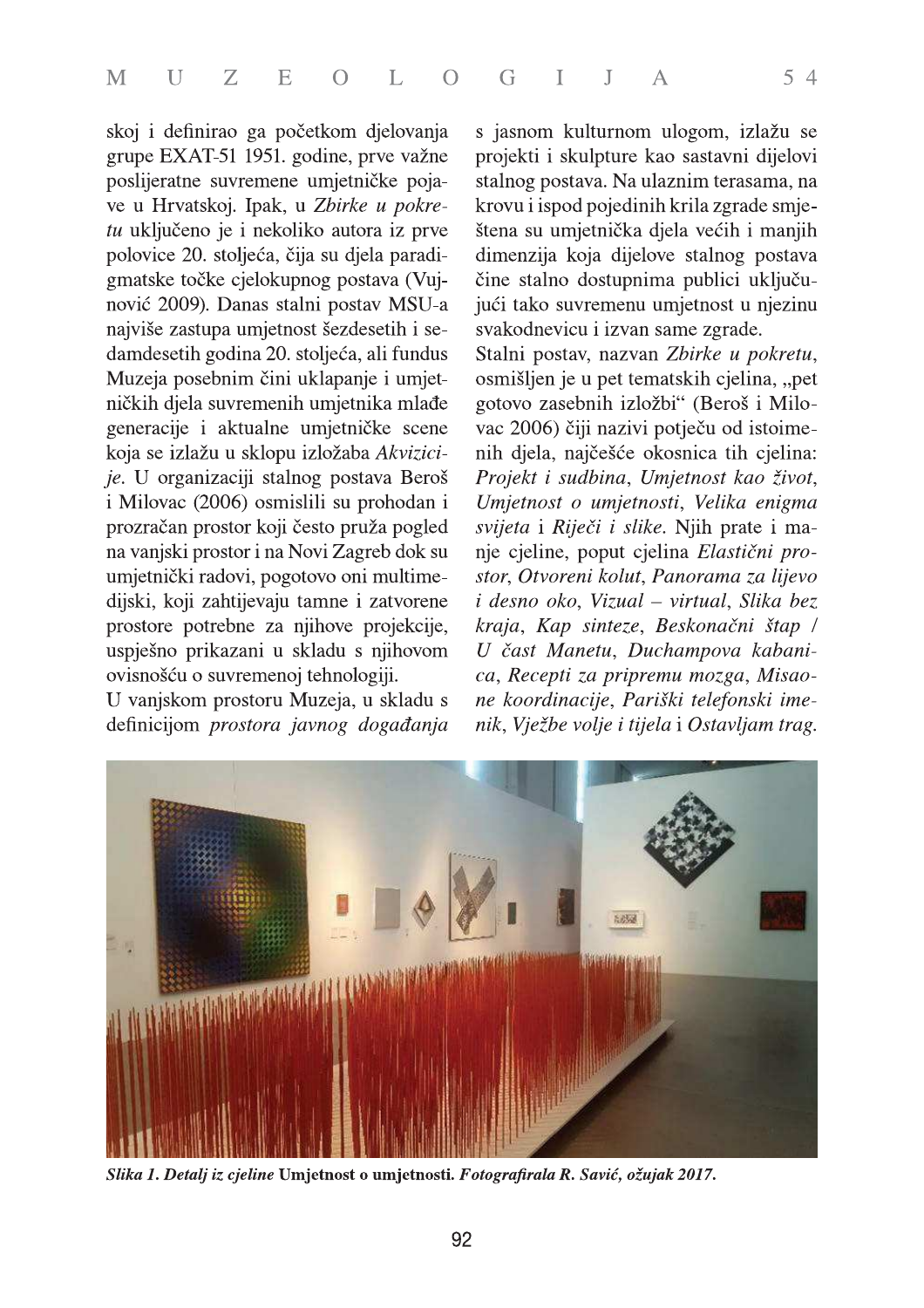U katalogu stalnog postava Akcenti: Zbirke u pokretu MSU donosi pregled svih cjelina te katalog funkcionira kao vodič kroz cjeline i njihovu koncepciju.

Počevši s cjelinom Umjetnost o umjetnosti, u kojoj umjetničko djelo predstavlja iskaz o svojoj unutrašnjoj biti, naglašava se umjetnost kao temelj nastanka nove umjetnosti i, u tom smislu, njezina ovisnost o samoj sebi. Velik dio umjetnosti 20. stoljeća nastao je upravo u dijalogu s umjetnošću prethodnih razdoblja, u obliku komentara svojega povijesnog razvoja, kritike ili pak razilaženja s njom. Cjelina se ne oslanja na stilsko-povijesne epohe niti na umjetničke pravce, a nazivom cjeline izbjegava se etiketiranje umjetnosti i od posjetitelja se ne zahtijeva poznavanje stručnih naziva razdoblja ili pravaca moderne i suvremene umjetnosti, pa se umjetnost ove cjeline teži odmaknuti od ideje nedostupnosti i udaljenosti od publike.

Cjelina Umjetnost kao život suprotstavlja suvremenu umjetnost tradicionalnoj i suočava se sa sve češćim pitanjima o tome kako, kada i kamo je nestalo (tradicionalno) umjetničko djelo. Pitanjima se cjelina poziva na početke 20. stoljeća kada se pojavljuju prvi kubistički kolaži i asamblaži i kada se iskoračuje iz tradicije umjetnosti, što dovodi do radikalnih pojava poput dadaizma, ready-madea i nestajanja umjetničkog djela kakvoga se dotad znalo. Umjetnička djela zamijenjena su mehanizmima i postupcima koji kao umjetnička djela proizvode "čisto iskustvo umjetnosti", pa namjere, stavovi i koncepti postaju nadomjestci samih umjetničkih djela. Ova cjelina predstavlja umjetničke pojave i umjetnike koji na umjetničko djelo gledaju kao na društvenu činjenicu, a koriste se različitim medijima izražavanja, od fotografije do videa i filmskih instalacija.

Projekt i sudbina bavi se umjetničkim djelima koja predstavljaju svojevrsne programe ili manifeste projektivnoga, vizionarskog obilježja i naglašava djelovanje skupine umjetnika koji su umjetničke programe izjednačili s vlastitim sudbinskim opredjeljenjem i djelovali u vremenu kasnog modernizma pedesetih i šezdesetih godina. Dok dio umjetnosti ove cjeline polazi od iskustva povijesnih avangardi (futurizma, ruske avangarde, konstruktivizma, Bauhausa i dr.) i zalaže se za povezivanje umjetnosti s određenim oblicima društvenog djelovanja, drugi dio predstavlja opoziciju prikazujući umjetnost svojevrsnog odustajanja te međusobnih druženja i ostaloga nedjelujućeg ponašanja kao jedinstveni umjetnički iskaz (Beroš 2009: 13).

Velika enigma svijeta cjelina je koja donosi niz snažnih umjetničkih pojedinaca, koji su u velikoj mjeri bili izolirani od aktualnih strujanja i marginalizirani na estetskome i društvenom planu (Vujanović 2009). Cjelina se temelji na nazivu individualne mitologije, koji označuje umjetničku praksu u kojoj su teme, oblici ponašanja i postupci umjetnika u srazu s postindustrijskim društvom masovnih medija, pa se njihov govor može smatrati i kritikom konceptualističkih teorija i praksi. Pojam individualne mitologije u prvi plan stavlja subjektivni jezik autora, njegovu individualnost i slobodu koja rezultira izdvojenošću, neuklapanjem u postojeće društvo i izražavanjem opsjednutosti pojedinca iz koje proizlaze neka od najzačudnijih umjetničkih djela današnjice (Beroš 2009: 19). Cjelina Velika enigma svijeta donosi umjetnička djela kojima umjetnici zauzimaju (namjerno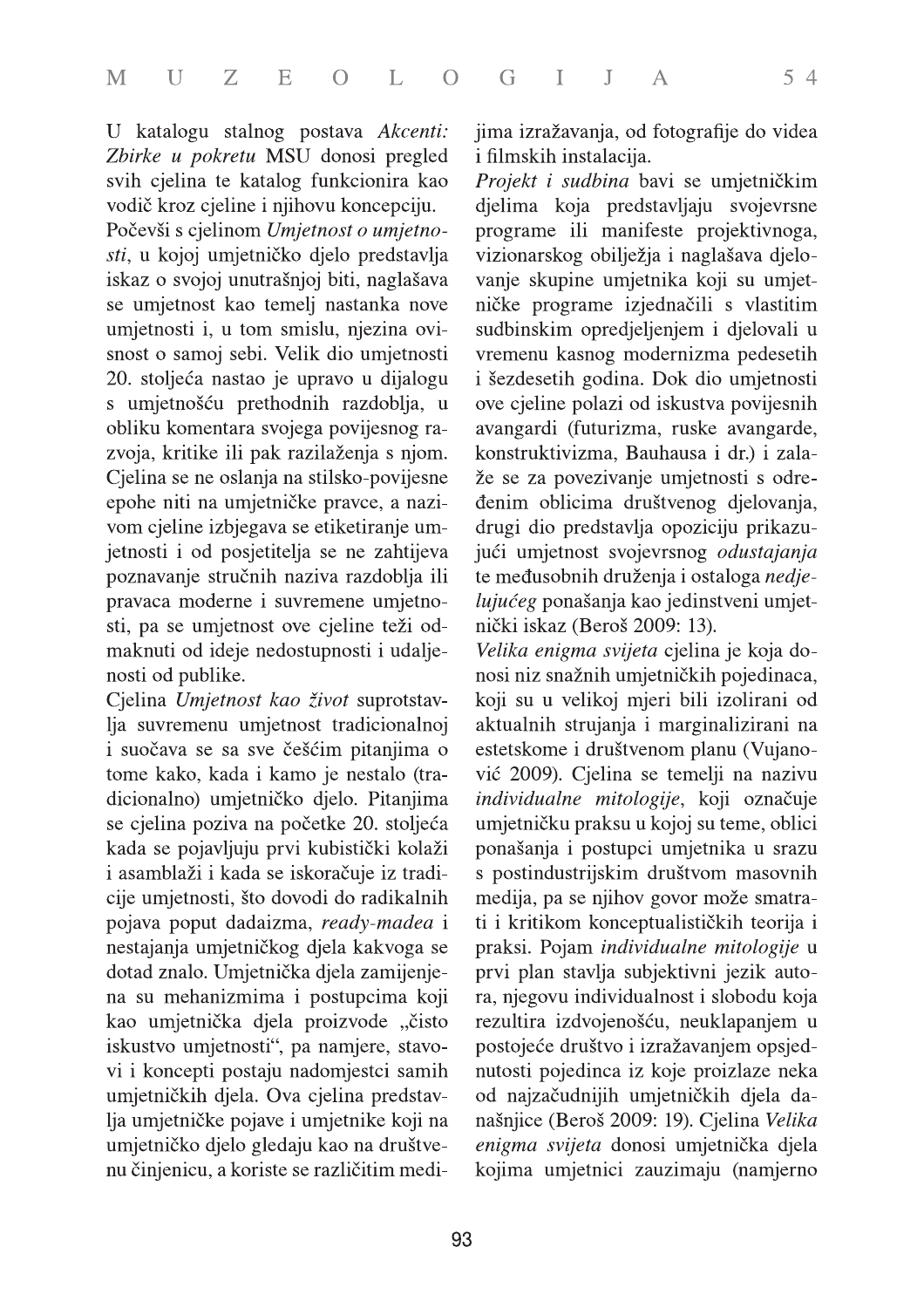i svjesno odabran) marginalni položaj u odnosu na društvo i umjetničku scenu, pa zbog toga obuhvaća *autsajdere* umjetničke scene.

Riječi i slike cjelina je posvećena međuodnosu slike i teksta, slike i ideje. Vođena poznatom "slika vrijedi tisuću riječi", cjelina se usmjerava na svakodnevnu izloženost velikom broju slika, fotografija i ostalih vizualnih podražaja koji se nalaze na svakom koraku i sve više preuzimaju komunikacijsku ulogu i mjesto riječi. Suvremeni vizualni umjetnici predstavljeni u ovoj cjelini proširili su svoje područje umjetničkog djelovanja i povezali ga s drugim znanstvenim, tehničkim i društvenim područjima, rušeći tako granice pojedinih medija, čime je započeo interdisciplinarni i višemedijski razvoj umjetnosti. Propitivanje odnosa riječi i slike, tj. ideje i njezina vizualnog izričaja, dovelo je do promjene biti umjetničkog zanimanja s onoga kako je nešto rečeno na ono što je rečeno. Slika



a)



Slika 2. Detalji stalnog postava. Fotografirala R. Savić, ožujak 2017. a) interpretacijski tekstovi b) prostorne pregradnje c) signalizacija – naznaka smjera kretanja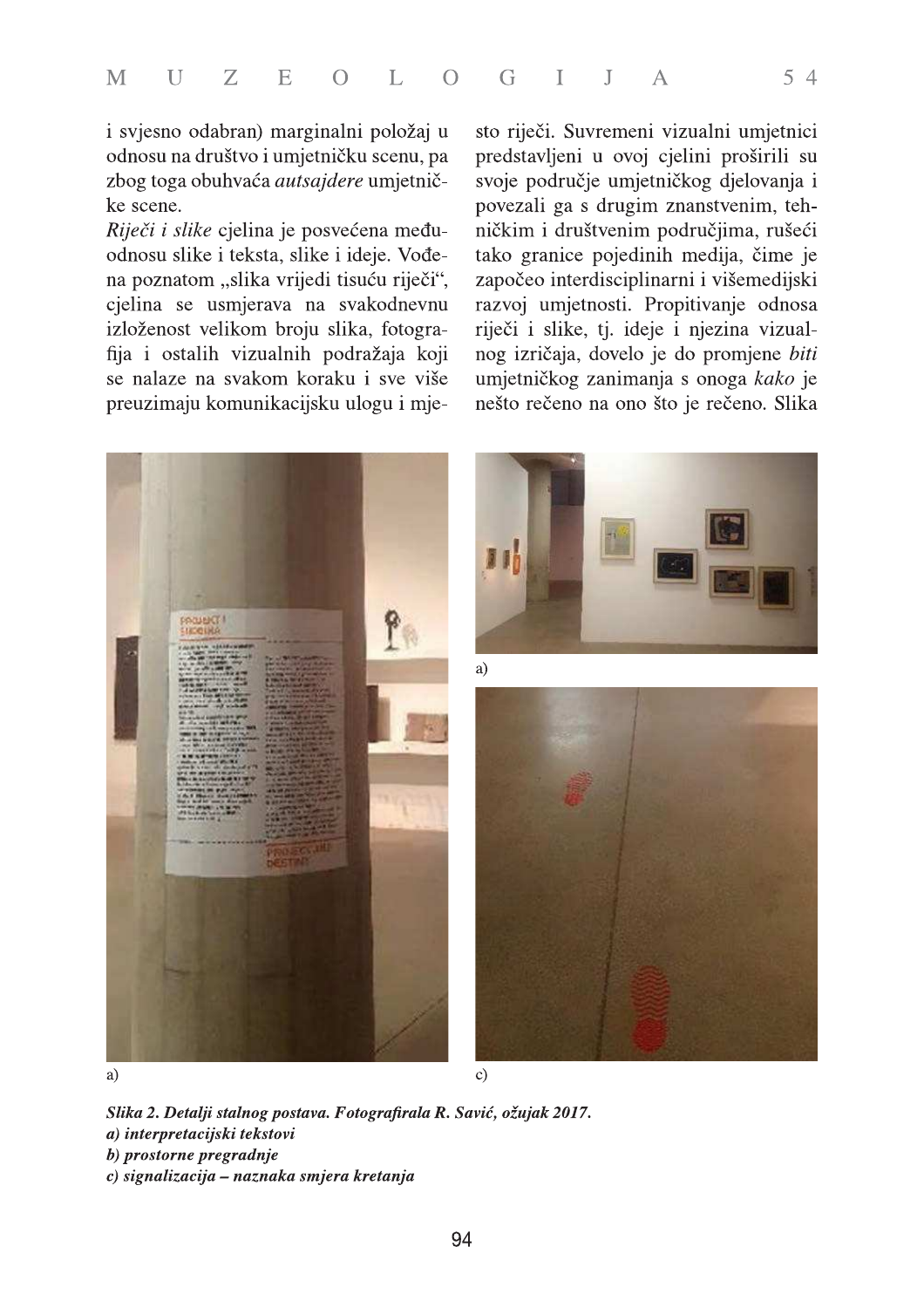time postaje kritika, analiza i (ponovno) tumačenje, odnosno gubi ulogu predstavljanja stvarnosti.

Cjeline su u prostoru naglašene uvodnim tekstovima, za što se često koristi elementima u prostoru koji nisu izložbena površina, poput nosivih stupova (Slika 2a). Svaka cjelina označena je drugom bojom, no ona se može naći samo na legendama, odnosno dio je grafičkog oblikovanja uvodnih/tematskih interpretacijskih tekstova ili tekstova određenih skupina radova i umjetničkih pokreta. Osim identifikacijske legende (s nazivom djela, autorom, godinom, tehnikom) tek su poneki radovi popraćeni tekstnim opisom ili objašnjenjem. Uz legende, pokraj istaknutijih djela, jasno je postavljena oznaka za audiovodič.

Važno je napomenuti da cjeline ne prate kronološki razvoj suvremene umjetnosti i, zanimljivo, ne zaokružuju određena kreativna razdoblja u suvremenoj umjetnosti, već su umjetnička djela grupirana u cjeline koje mogu funkcionirati samostalno (Vujanović 2009), a u prostoru su odijeljena pregradama (Slika 2b) koje omogućuju pristup s više strana i potenciraju nedidaktično kretanje po prostoru, iako se ponegdje uočavaju "podne upute" za smjer kretanja (Slika 2c).

Prateći ideju da je umjetnost odraz vremena, stalni postav izlaže upravo umjetnost vremena, a izbjegava naglašavanje pojedinih umjetnika kao nositelja određenog vremena ili pak umjetnika zvijezda. Tako su u međunarodnom postavu, koji broji više od stotinu djela, izostale osnovne informacije o najistaknutijim umjetnicima.

Na trećem katu postavljena je edukacijska zona kao mjesto za proširivanje znanja o kontekstu umjetničkih pojava, o umjetnicima i njihovim djelima, u kojoj se koristi dokumentacijom iz arhiva MSU-a i drugih dostupnih privatnih i državnih arhiva (Slika 3).

### **ISTRAŽIVANJE POSJETITELJA STALNOG POSTAVA MUZEJA SUVREMENE UMJETNOSTI**

Nadahnuto u prvom redu knjigom The Art of Seeing: An Interpretation of Aesthetic Encounter i istraživanjem koje su Csikszentmihalyi i Robinson (1990) proveli među muzejskim djelatnicima



Slika 3. Edukacijska i "relaksacijska" zona na trećem katu MSU-a (lijevo) s računalima na kojima se može pronaći širok raspon različitih informacija o umjetnicima, njihovim radovima, stilskim pravcima i sl. Fotografirala R. Savić, veljača 2017.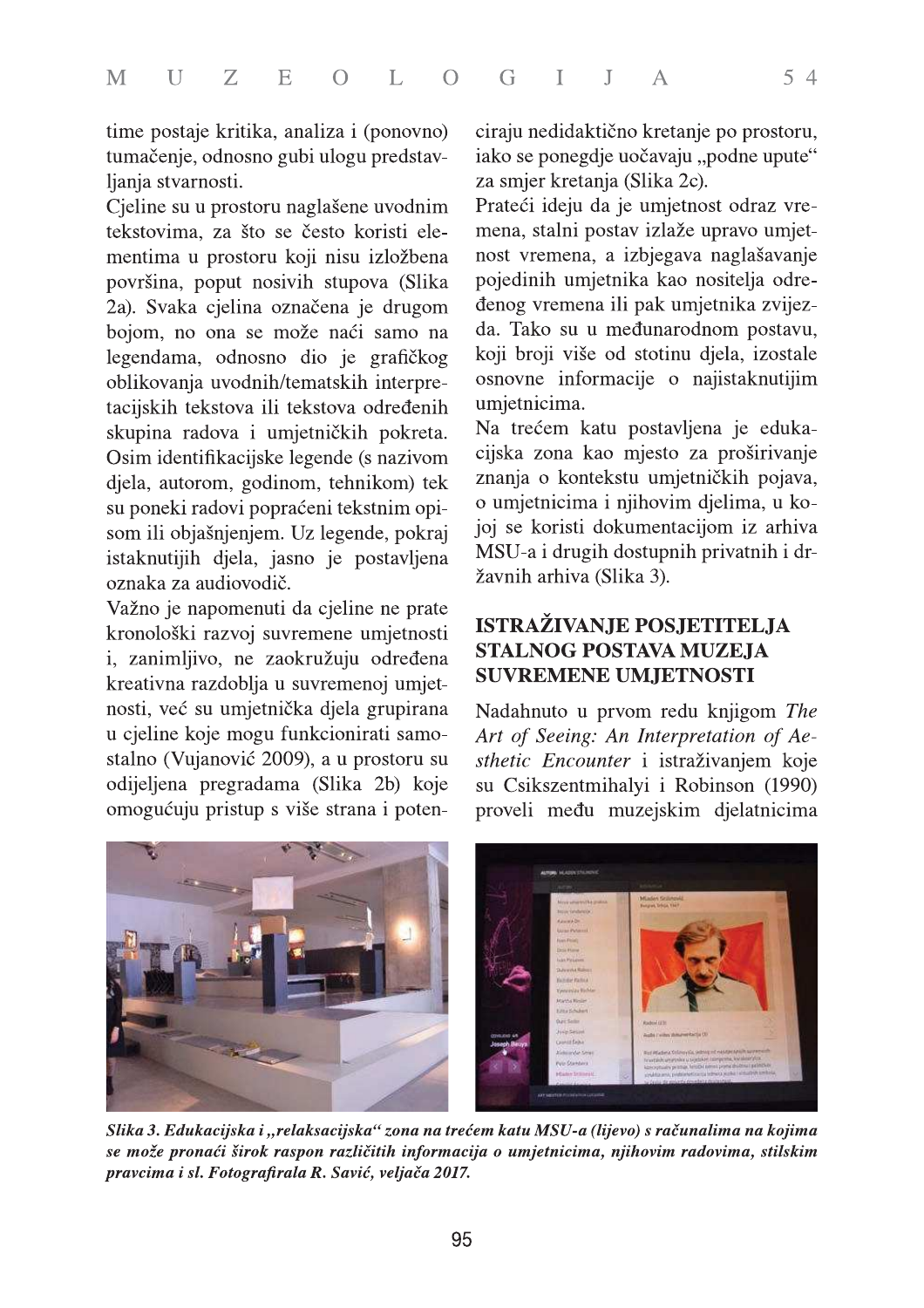i stručnjacima u nastojanju definiranja estetskog iskustva, za potrebe ovog rada provedeno je istraživanje koje se koristi zaključcima dvojice autora, ali ih primjenjuje na laike, tj. muzejske posjetitelje koji nisu stručnjaci u području suvremene umjetnosti. Upravo se zbog tih posjetitelja rodila ideja za istraživanjem načina komunikacije koja se događa između posjetitelja i samih djela suvremene umjetnosti, kao i komunikacijskih aspekata Muzeja suvremene umjetnosti kao posrednika između djela i posjetitelja. Stoga se ovim istraživanjem pokušava odgovoriti na sljedeća pitanja: koje su razine estetskog iskustva prisutne/ dominantne kod nestručnih posjetitelja, kako se mogu definirati u kontekstu muzejskog posjeta i na koje načine MSU komunicira s posjetiteljima s obzirom na razine estetskog iskustva.

#### Estetsko i muzejsko iskustvo

Csikszentmihalyi i Robinson u svojoj knjizi istražuju fenomen estetskog iskustva i uvjete pod kojima se ono događa. Njihovo istraživanje obuhvatilo je muzejske stručnjake, pedagoge, tj. sve one stručnjake na području umjetnosti koji su više ili manje bili obučeni za opažanje umjetnosti. Smatrajući da se više od samog opažanja umjetnost mora shvatiti, nametnula su im se u istraživanju pitanja poput onoga o samoj prirodi umjetničkog djela, o umjetničkoj vrijednosti djela ili pak pitanje što potiče nekoga da posjeduje neko umjetničko djelo. Jedno od glavnih pitanja kojim su se bavili u istraživanju bilo je upravo to je li poimanje umjetnosti nešto što je naučeno ili urođeno. I, ako je nešto što je naučeno, može li se ona uopće sasvim naučiti. Ako

se može naučiti, tko bi trebao biti taj koji će je podučavati? Pod kojim sve uvjetima umjetničko djelo, poimanje i znanje o njemu mogu dovesti do estetskog iskustva?

U odnosu na prošla istraživanja koja su se većinom usredotočila na muzejske posjetitelje, istraživanje Csikszentmihalyija i Robinsona među rijetkima je koje se zasniva na stručnjacima, promatračima obučenima za percepciju umjetnosti. Njihovo istraživanje polazi od pretpostavke da je mogućnost uživanja u umjetničkom djelu nešto što je naučeno, zbog čega su se odlučili istraživanje temeljiti na onim ispitanicima koji imaju to znanje. Njihovo istraživanje obuhvatilo je iscrpan intervju s pojedincima te upitnik kojim su pokušali vještine i znanja stručnjaka definirati kao elemente koji se poslije mogu prenijeti onima koji to znanje još nemaju. Na temelju njihovih ispitanika, stručnjaka u ovom području, cilj autora bio je definirati idealni tip estetskog iskustva, utemeljen na najvišim razinama na kojima ono može biti ostvareno. Imajući na umu da se poimanje umjetnosti događa u glavi i umu te da je riječ o subjektivnom fenomenu, što vrijedi i za laika i za stručnjaka, istraživanje su temeljili na opširnim intervjuima s ispitanicima koje su poslije detaljno analizirali. U istraživanju su Csikszentmihalyi i Robinson fenomen estetskog iskustva utemeljili na tri glavna pitanja: postoji li uopće estetsko iskustvo; ako postoji, koje su njegove osnovne značajke; te može li se pomoći promatračima da ga dožive češće.

Značajke estetskog iskustva definirali su osnovnim elementima: formalnom strukturom umjetničkog djela, odnosno perceptivnom reakcijom na elemente umjetnosti kao što su boja, oblici, kompozicija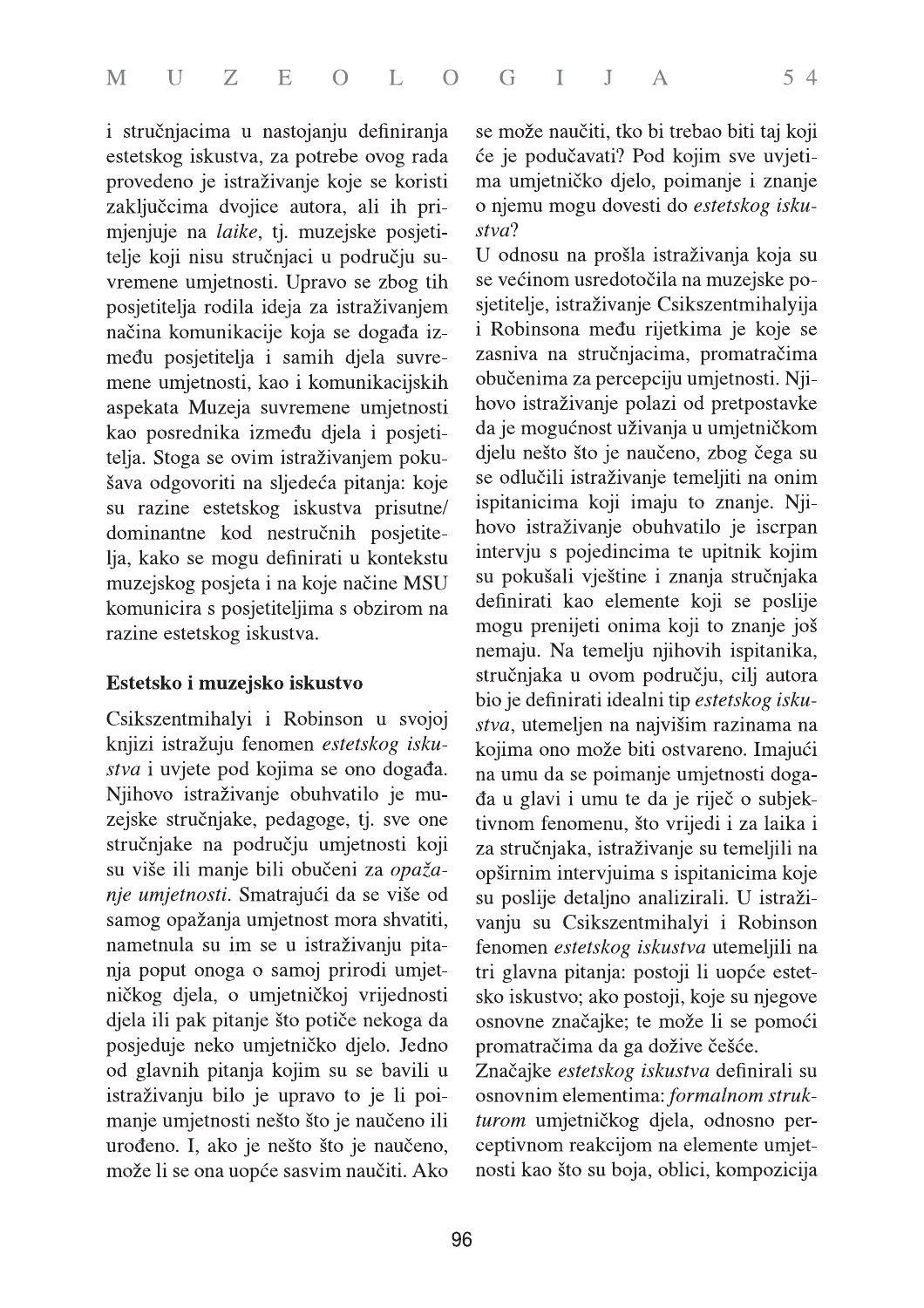i sl.; osjećajnim dojmom koji ostavlja na promatrača; intelektualnim referencijama koje (do)nosi, poput teorijskih i povijesnoumjetničkih referencija, kulturnih, povijesnih i biografskih elemenata; komunikacijskim mogućnostima koje pruža, tj. mogućnostima koje otvara za ostvarivanje dijaloga (Csikszentmihalyi i Robinson 1990: 178). Posljednja je razina i svojevrstan vrhunac ili ideal estetskog iskustva.

Csikszentmihalyi i Robinson odlučili su se za holistički pristup u kojemu je razumijevanje fenomena impliciralo poznavanje funkcioniranja mreže iskustava koja proživljavaju ispitanici te kako je ona povezana s njihovim mislima, osjećajima i ciljevima, tj. htjeli su znati što se događa u glavama ispitanika kada se susretnu s umjetničkim djelom. Autori tvrde da razumijevanje onoga što vidimo potiče dodatna pitanja o tome koja je priroda estetskog iskustva i je li ono jednako za sve ili se mijenja ovisno o promatraču i njegovim individualnim razlikama. Cilj njihova istraživanja bio je prepoznati opće podatke i elemente koji bi stvorili određeni teorijski model, a koji se poslije može prenijeti dalje kao "ključ" za doživljavanje estetskog iskustva jer, kako tvrde, bez učenja i treninga mogućnost gledanja i interpretacije onoga što vidimo ostaje latentna.

Razgovori s muzejskim stručnjacima i provođenje upitnika pokazali su da reakcija na umjetničko djelo, koja može rezultirati estetskim iskustvom, uvelike ovisi o vještinama koje promatrač posjeduje. Teorijski model tako potvrđuje da je promatrač s tek osnovnim vještinama, sposobnostima i znanjem, koji nije prakticirao uspoređivanje ili vrednovanje nekoga umjetničkog djela, u mogućnosti savladati jedino osnovne oblike i na osnovi njih doživjeti estetsko iskustvo. Tek kada su *izazovi* koje umjetničko djelo postavi pred promatrača i njegove vještine analiziranja, usporedbe, otkrivanja vrijednosti i sl. na jednakoj razini, promatrač je u stanju suočiti se s umjetničkim djelom i posvetiti mu punu pozornost. Istraživanje je također pokazalo da osjećajna reakcija na umjetničko djelo ovisi i o znanju o određenom razdoblju, kulturi u kojoj je djelo nastalo, umjetniku, ali i o želji i mogućnostima komunikacije s umjetničkim djelom i njegovim sadržajem. O navedenim vještinama i znanju ne ovisi interakcija s umjetničkim djelom, ali one svakako mogu utjecati na intenzitet estetskog iskustva. Razina i složenost estetskog iskustva naposljetku ovise o broju dimenzija koje sudjeluju u tumačenju umjetničkog djela. Istraživanja Csikszentmihalyija i Robinsona pokazala su kako većinu promatrača u prvom redu privuče izgled samoga umjetničkog djela, njegove formalne značajke, neobičan oblik, intenzivne boje i sl. Biografske referencije i osjećaji slijede nakon primjećivanja formalnih svojstava, a intelektualna dimenzija dolazi na kraju. Zanimljivo, istraživanje je pokazalo i da neki izbjegavaju intelektualnu dimenziju vjerujući da će povijesni, biografski i slični detalji onemogućiti puni doživljaj i skrenuti središte sa samog iskustva. Pa ipak, najintenzivnije estetsko iskustvo ostvaruje se onda kada se objedine sve njegove razine. Prethodna istraživanja iznjedrila su tvrdnju da ne postoji točan red savladavanja navedenih vještina koje bi običnog promatrača dovele na razinu stručnjaka. Promatrajući one koji se bave umjetnošću, zanimljivo je vidjeti razliku među njima jer neki nikada ne mijenjaju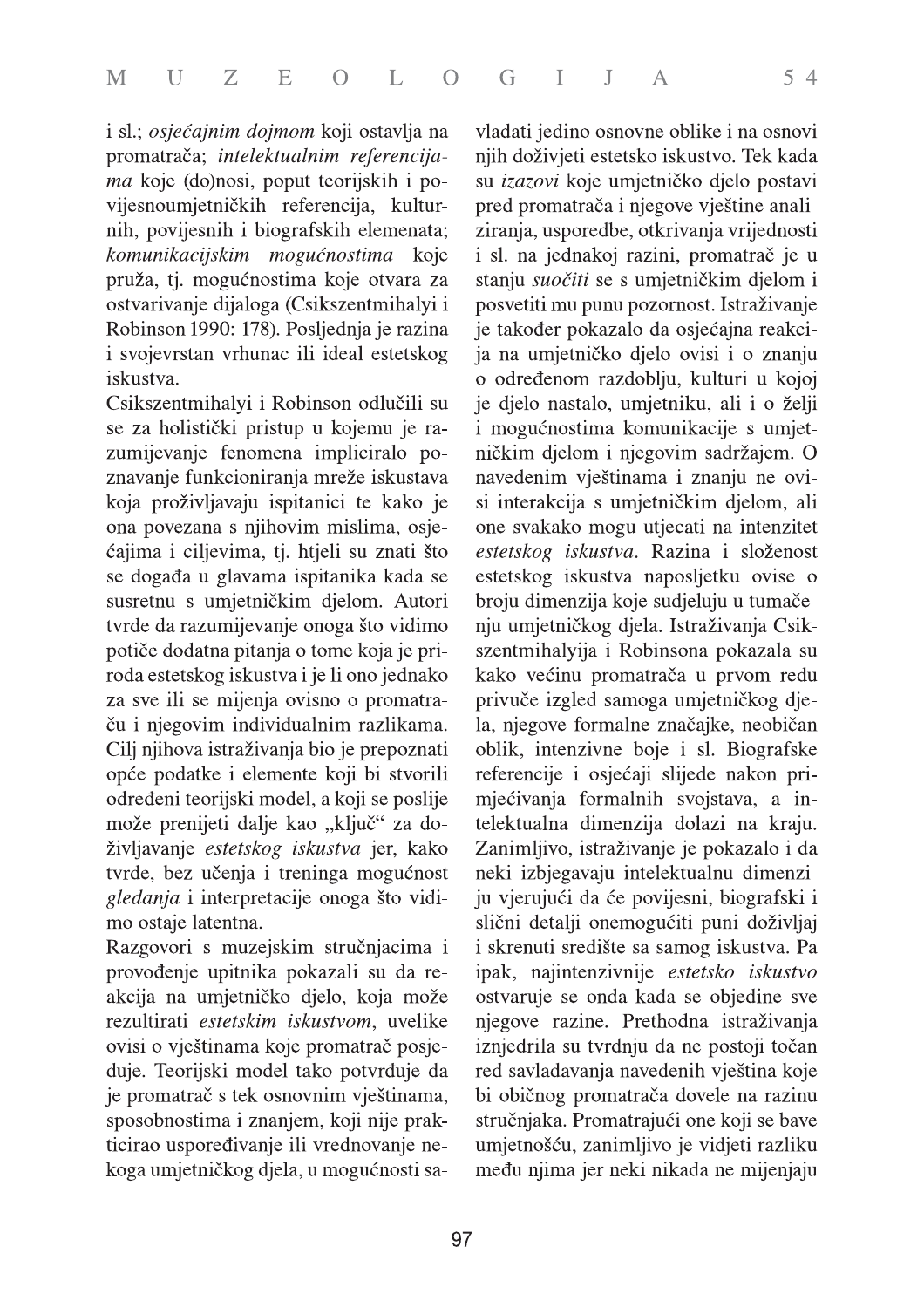vještine koje posjeduju i uvijek umjetnost promatraju isto, dok drugi uz stalne susrete s umjetnošću razvijaju nove vještine i uče, zbog čega im se mijenja i način njezina poimanja, pa i estetsko iskustvo. Sa stajališta psihologije potonje promjene trebale bi se događati onima kojima su takva iskustva osobno važna, ali i biti nepovratne. Imajući to na umu, estetsko iskustvo bilo bi određen oblik neprekidnog iskustva (engl. flow experience), osnovanoga na ostalim iskustvima sličnih strukturnih elemenata (dubokoj koncentraciji, osjećaju istodobne kontrole i slobode), koji je omogućen jer su vještine promatrača na razini izazova umjetničkog djela, a sve je popraćeno razvojem važnog iskustva. Csikszentmihalyi i Robinson tvrde da povećanje pojedinaca koji mogu tako odgovoriti na izazove umjetnosti i koji mogu povećati svoje interpretativne vještine nije jednostavno. Riječ je o pojedincima koji bi trebali imati dovoljno vremena koje bi uložili u proučavanje, tumačenje i učenje o umjetnosti ili već imati razvijen senzibilitet za vizualne podražaje. Pa ipak, iako estetsko iskustvo umnogome ovisi o samom promatraču, važna je i *dostupnost* samoga umjetničkog djela, a upravo je tu bitna uloga muzeja.

Budući da je muzejsko iskustvo različito za različite skupine posjetitelja i ovisi o osobnome, društvenom i fizičkom kontekstu (Falk i Dierking 2011) te o identitetima posjetitelja (Falk 2009), teško je pretpostaviti da će svi biti zadovoljni ako je ponuđeno jednoobrazno rješenje za doživljaj umjetnosti, bez obzira kojeg usmjerenja – komunikacijskoga, estetskog, didaktičnog, zabavnog ili nekog drugoga.

Vlastitim istraživanjem htjela sam ispitati koliko je Muzej suvremene umjetnosti u tom smislu prilagođen laicima, koliko elementima na koje može utjecati omogućuje komunikaciju između umjetničkog djela i promatrača i je li uopće moguće laiku tijekom posjeta stalnom postavu MSU-a proživjeti estetsko iskustvo.

### Metodologija

Istraživanje se provodilo u stalnom postavu Muzeja suvremene umjetnosti vikendima od 17. veljače do 1. travnja 2017. U istraživanju je sudjelovalo 29 posjetitelja koji su Muzej posjetili samostalno, u paru ili u skupinama s tri i najviše četiri osobe. Samo istraživanje objedinilo je tri metode: praćenje posjetitelja uz bilježenje njihova kretanja, *intervju* nakon obilaska stalnog postava te anketni upitnik kao posljednji dio istraživanja. Sve su metode svojim preklapanjem istaknule holistički pristup istraživanju.

Sve tri metode provedene su na uzorku od 29 posjetitelja u prostoru Muzeja, a kriterij odabira bio je njihov pristanak na istraživanje. S obzirom na mali broj posjeta, mali odaziv posjetitelja i vremensku ograničenost za istraživanje (osobne prirode), podatci za ovaj broj posjetitelja mogu se shvatiti kao pokazatelj, posebno s obzirom na različitost motivacija i iskustava pojedinih posjetitelja, o čemu će biti više riječi u sljedećim poglavljima. Triangulacija, odnosno primjena triju različitih metoda prikupljanja podataka, međutim, pruža veću vjerodostojnost istraživanju i dobivenim podatcima, bez obzira na njihovu ilustrativnu prirodu.

Praćenje posjetitelja metoda je kojom se detaljno bilježi kojim se putom posjetitelji kreću u muzejskom prostoru i što točno čine za vrijeme posjeta. Ovom metodom mogu se dobiti bihevioristički podatci (promatranje što i kako posjetite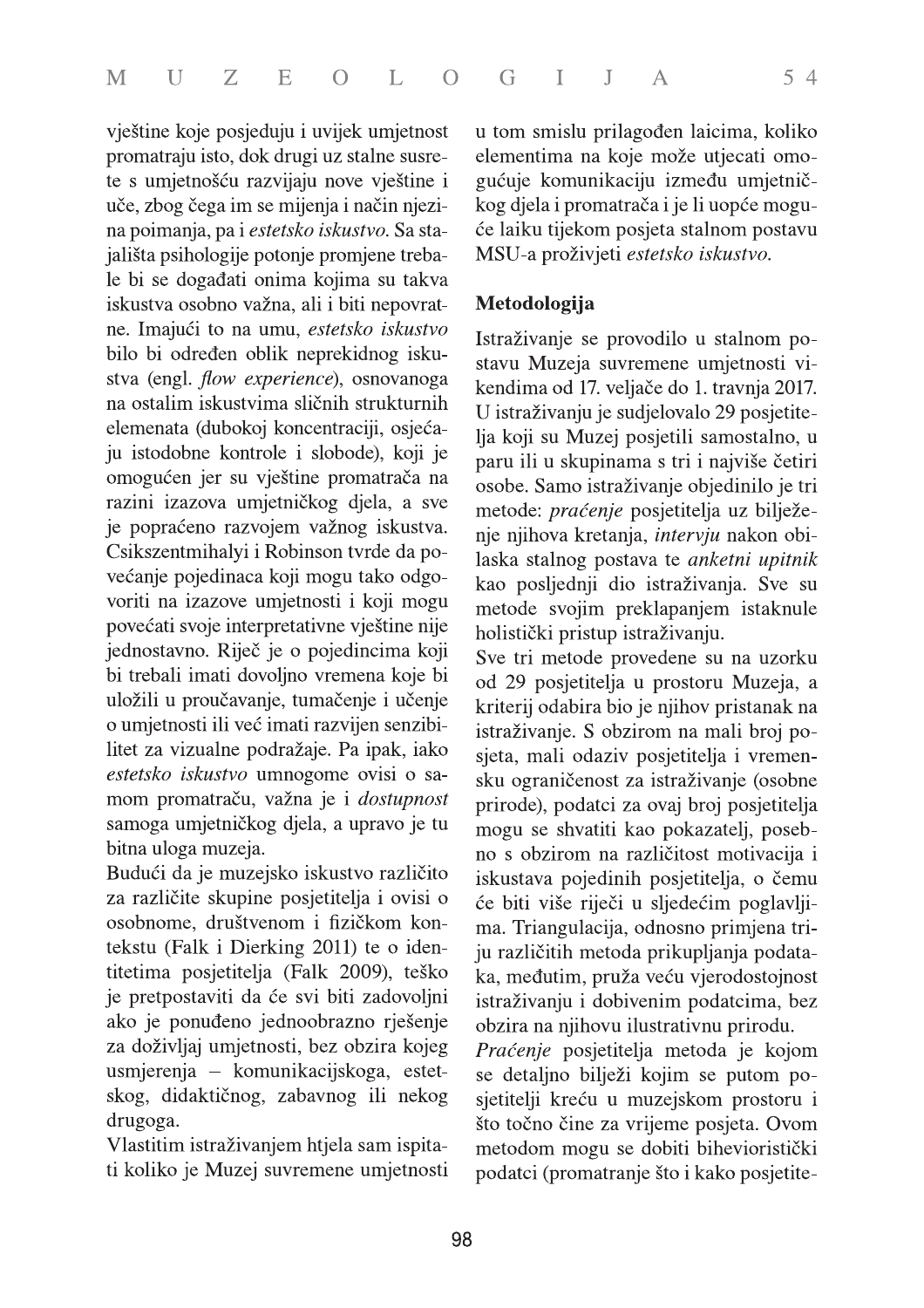lji čine) i kvantitativni podatci (mjerenje određene aktivnosti kao što je primjerice promatranje i/ili korištenje određenim izlošcima ili interpretacijskim materijalom) (Yalowitz i Bronnenkant 2009).

Moguće je istražiti nekoliko važnih elemenata posjeta s obzirom na njihova prostorno-vremenska obilježja, kao što su:

- prosječno vrijeme potrebno za obilazak stalnog postava
- način na koji se posjetitelji kreću kroz stalni postav
- dijelovi prostora, pojedine točke i umjetnička djela na kojima se posjetitelji najčešće zaustavljaju te na kojima se najduže, a na kojima najkraće zadržavaju
- dijelovi prostora koji su zanemareni i/ili koji se najčešće preskoče
- uvodni tekstovi koje posjetitelji čitaju te trajanje čitanja.

Potrebno je također naglasiti da se posjetitelji mogu promatrati nenametljivo, kada nisu svjesni da ih se promatra, ali je isto tako moguće pitati ih za pristanak. Vrlo je moguće da se kretanje posjetitelja uz njihov pristanak na sudjelovanje u istraživanju može razlikovati od kretanja posjetitelja koji nisu dio istraživanja ili nisu svjesni da ih se prati, kao i to da će posjetitelj koji je svjestan praćenja u određenoj mjeri promijeniti svoje ponašanje (primjerice da će se zaustaviti kod onih radova koji su možda poznatiji ili da će pogledati više radova iako ga možda ne zanimaju i sl.).

Tijekom ovog istraživanja svi su posjetitelji bili svjesni praćenja i za njega su dali svoj pristanak. Ovaj način odabran je zbog etičnih razloga te argumenata iz literature koji potvrđuju da se posjet duži od dvadeset minuta ne produžuje kada su posjetitelji svjesni praćenja (Nurse Rainbolt, Benfield i Loomis 2012). Budući da se stalni postav MSU-a proteže na tri kata, pretpostavljeno trajanje posjeta bilo je duže od dvadeset minuta, pa su se posjetitelji obavijestili, odnosno zatražili za dozvolu praćenja na samom početku posjeta.

Praćenje je pokazalo da posjetitelji u prosjeku u Muzeju provedu 117 minuta. Očekivano, potvrdilo se da posjetitelji s najviše pozornosti i koncentracije prolaze prvi i drugi kat stalnog postava dok većina posjetitelja treći kat obiđe u kraćem vremenu u odnosu na prva dva, ali i s kraćim zaustavljanjem kod pojedinih umjetničkih djela. Dio je to stalnog postava koji je puno izazovniji od ostatka, a veličinom i brojem djela ne zaostaje za drugim katovima. Također, iako većina posjetitelja prati sličan opći put kroz stalni postav, postoje razlike u kretanju posjetitelja na određenim dijelovima postava, do kojih dolaze većinom jer se kreću po načelu onoga što uoče i što im se najviše svidi (slike 4a, 4b i 4c).

Na kretanje tako ne utječu ni signalizacija u prostoru ni tekstovi - ni oni veći koji označuju nove cjeline, ni manji o skupini djela, ni predmetne legende. Pokazalo se da većinu posjetitelja najčešće privuče određeno djelo ili skupina umjetničkih djela, nakon čega tek naknadno "traže" dodatne informacije ili u potpunosti preskoče tekstove. Kod evaluacije programa i istraživanja posjetitelja naglašava se važnost poznavanja načina kretanja posjetitelja kroz prostor i izložbu jer muzeji tako mogu pratiti kako se publika koristi određenim elementima izložbe i prati li ciljani koncept (Yalowitz i Bronnenkant 2009). Osim toga, poznavanje dijelova na kojima se posjetitelji najviše ili najmanje zadržavaju važna je osnova za daljnji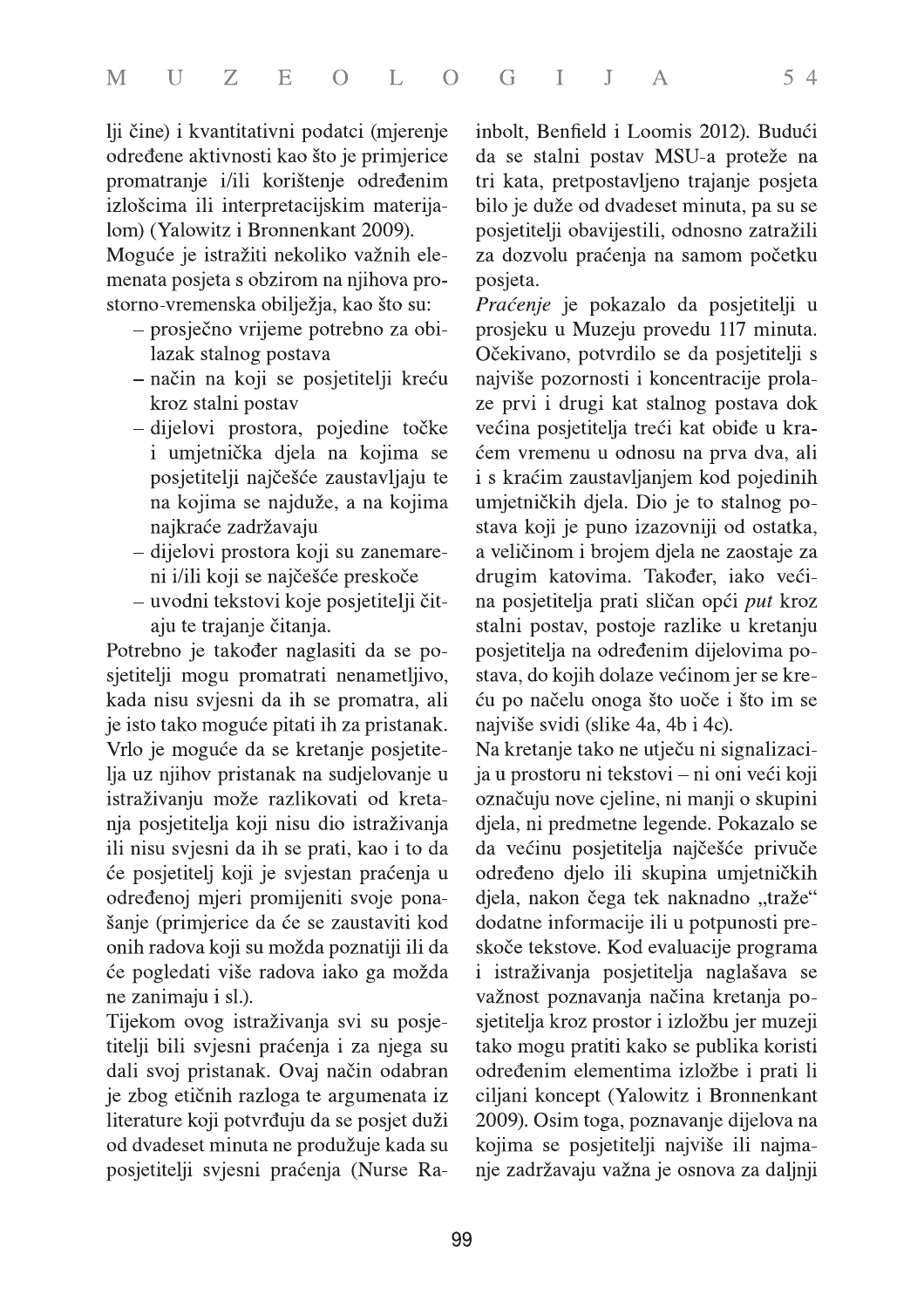

 $a)$  1.  $kat$ 



 $b)$  2.  $kat$ 



 $c)$  3.  $kat$ 

Slika 4. Dominantni smjer i putanja kretanja po izložbenom prostoru (crveno su označeni najčešće preskočeni dijelovi postava, strelice označuju smjer kretanja)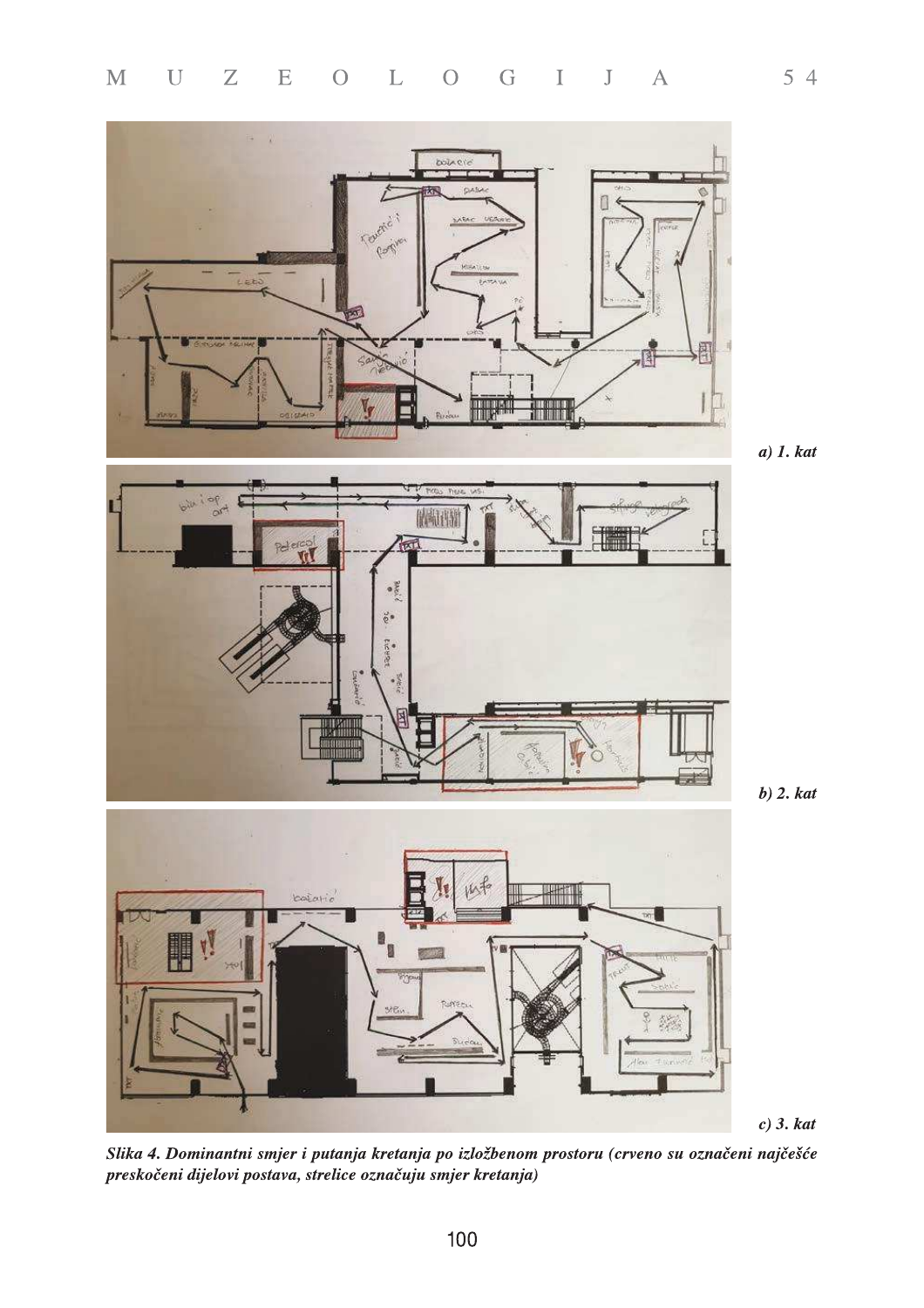razvoj i moguće promjene u postavu, to više što je postav kao Zbirke u pokretu osmišljen upravo kao dinamičan, pokretan i u svakom trenutku spreman za nove promjene.

Nakon obilaska stalnog postava vođeni su *intervjui* s posjetiteljima u prosječnom trajanju od petnaest minuta. Svi razgovori su snimani, za što su sugovornici dali svoje odobrenje, potom su transkribirani i tematski obrađeni. Intervjuiranje je korisna metoda za dobivanje opsežnijih informacija o posjetiteljevim iskustvima. Otvorenim pitanjima i potpitanjima nastojao se pojasniti način korištenja Muzejom te nijanse u doživljajima sadržaja i odnosu prema umjetničkim djelima. Također su se opažala njihova očekivanja od Muzeja i suvremene umjetnosti koja su imali prije samog posjeta, ispitali su se dojmovi nakon obilaska stalnog postava, ali i otkrile dodatne potrebe koje su možda osjetili tijekom obilaska, a koje bi njihovo cjelokupno iskustvo posjeta Muzeju učinile još boljim. Intervjui su kao metoda spretno nadopunili i objedinili druge dvije metode (praćenje i upitnike), ali su i uputili na moguće prostore za poboljšanja određenih elemenata stalnog postava. Potrebno je naglasiti i da su intervjui ciljano uvijek bili provedeni između praćenja i anketnih upitnika kako bi posjetitelji mogli razgovarati o stalnom postavu bez vremenskog odmaka.

Anketni upitnici, kao posljednji dio istraživanja, pokušaj su formalnijeg vrednovanja onoga što se pokazalo tijekom praćenja i u intervjuima.

Pitanja u anketnom upitniku bila su podijeljena na tri dijela. Prvi dio odnosio se na demografski i geografski profil posjetitelja (uobičajena pitanja o spolu, dobi, obrazovanju i državi iz koje dolaze).

Drugi dio, koji je uključivao izjave s kojima se posjetitelji slažu, ne slažu ili nisu sigurni, odnosio se na razine estetskog doživljaja, a treći, jednako oblikovan način ispitivanja, odnosio se na sklonosti prema vrstama informacija i stavove o stalnom postavu i komunikaciji Muzeja. Anketom i intervjuom dobile su se informacije o tome kako posjetitelji doživljavaju umjetničko djelo, što osjećaju dok ga promatraju te što misle o elementima prostora Muzeja i samoga stalnog postava, kao što su preglednost prostora ili razumljivost tekstova u prostoru.

### Analiza i tumačenje podataka

Prema demografskim podatcima dobivenim iz ankete posjetitelji MSU-a u podjednakoj su mjeri domaći posjetitelji (stanovnici Hrvatske, u najvećem postotku Zagreba) i strani državljani koji su Muzej posjetili kao kulturni turisti ili pak studenti na međunarodnoj razmjeni (44 % izvan Hrvatske, 56 % u Hrvatskoj). Prema dobi mogu se podijeliti na pet skupina (Grafikon 1) od kojih je najzastupljenija skupina posjetitelja između 19 i 25 godina, a najmanja je skupina od 7 do 18 godina koju čine djeca viših razreda osnovne škole koja su Muzej posjetila s roditeljem.

Prema stupnju obrazovanja (Grafikon 2) najveći je broj posjetitelja visokoobrazovan ili na putu da to postane (studenti).

Od ukupno 29 posjetitelja 15 je bilo onih kojima je ovo prvi posjet Muzeju, a 14 posjetitelja posjetilo ga je dvaput ili više, što se u analizi nije pokazalo ključnim za razlike u percepcijama i doživljajima ni Muzeja ni umjetničkih djela.

Skupina anketnih pitanja koja su se odnosila na estetsko iskustvo analizirana je u odnosu na podatke dobivene inter-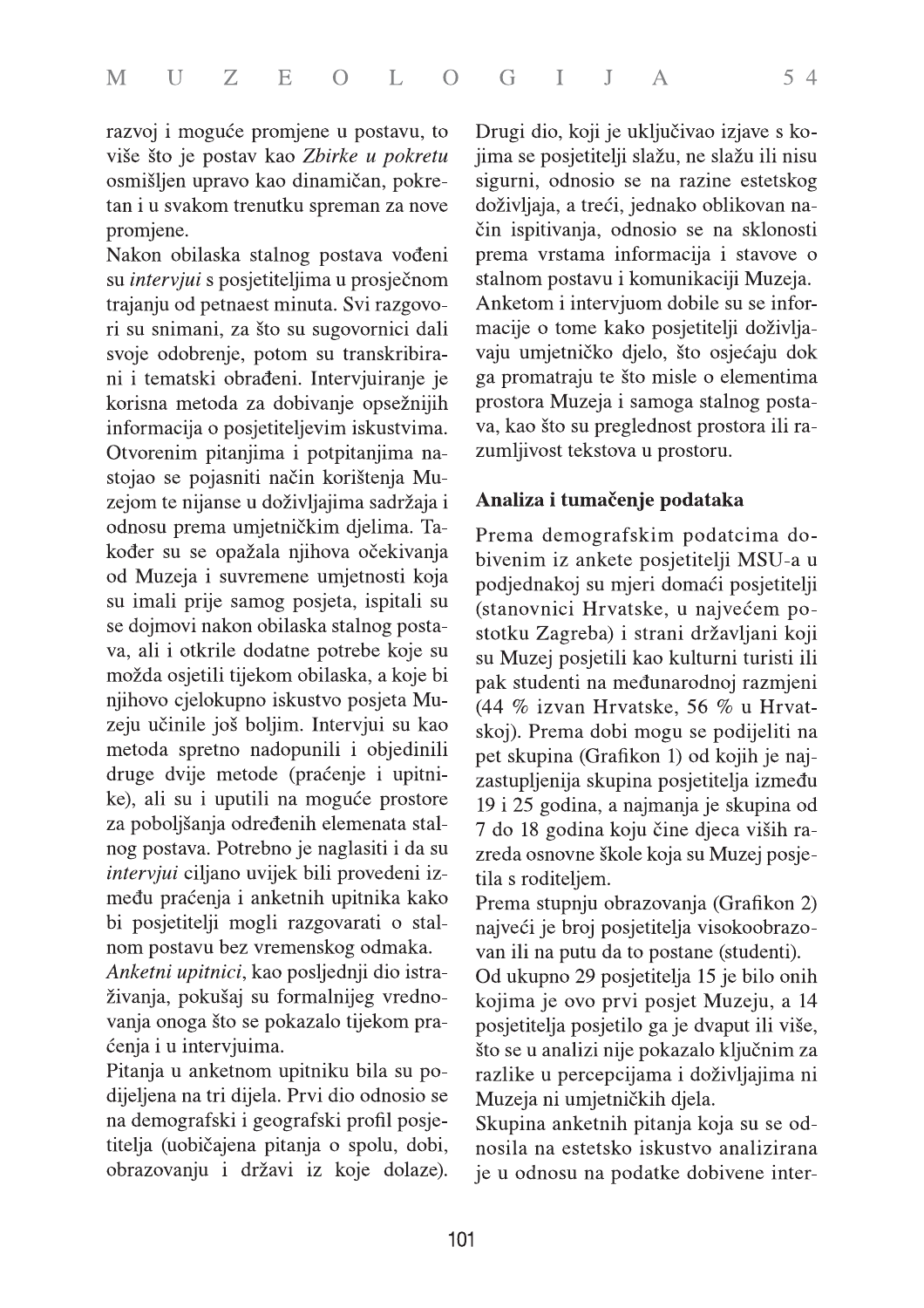

Grafikon 1. Dob ispitanih posjetitelja



Grafikon 2. Stupanj obrazovanja posjetitelja

vjuiranjem i praćenjem kako bi se dobio odgovor na istraživačko pitanje o tome koje su razine estetskog iskustva prisutne/dominantne kod nestručnih posjetitelja i kako se mogu definirati u kontekstu muzejskog posjeta.

Imajući na umu estetsko iskustvo koje Csikszentmihalyi i Robinson definiraju osnovnim elementima – formalnom strukturom umjetničkog djela, osjećajnim dojmom koji ostavlja na promatrača, intelektualnim referencijama i komunikacijskim mogućnostima koje predstavlja - velik naglasak ovog istraživanja bio je i na snažnom doživljaju umjetničkog djela (suvremene umjetnosti) koji je izjednačen upravo s pojmom estetskog doživljaja. Treba naglasiti da su četiri osnovna elementa svakoga estetskog iskustva ujedno bila i nit vodilja cijelog istraživanja te da se na njihovoj osnovi trima spomenutim metodama istraživanja pokušalo odgovoriti na istraživačka pitanja.

 $54$ 

Kada je riječ o aspektima estetskog iskustva, potrebno je naglasiti i njihovu zastupljenost u odgovorima posjetitelja. Budući da su pitanja tražila od ispitanika izraz slaganja, neslaganja ili nemogućnost procjene, tumačena su s pozitivnom, negativnom i nultom vrijednošću. Izraženi postotci srednje su vrijednosti postotaka pozitivno odgovorenih pitanja (odnosno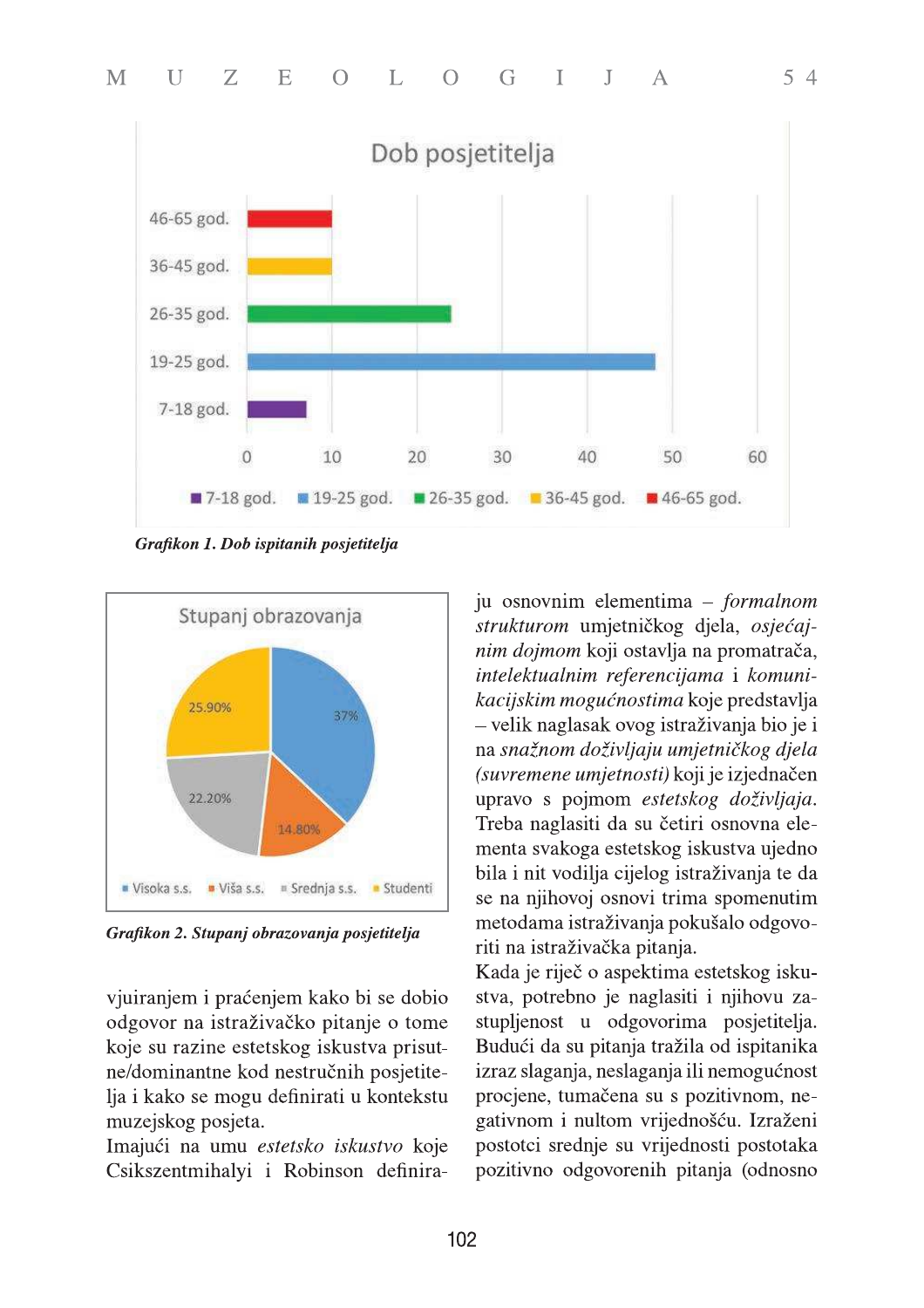slaganja s izjavama) koja se odnose na određene razine estetskog iskustva. Dominantnim se pokazao osjećajni aspekt  $(68,7, %),$  slijede ga intelektualni  $(58, %)$ i komunikacijski (54,82 %), a formalni je aspekt najmanje zastupljen (26,63 %).

Csikszentmihalyi i Robinson određuju osjećajni aspekt kao trenutak emocionalnog sklada, sublimacije osjećaja i želja u društveno prihvatljivom obliku (1990: 132), a kvaliteta emocionalne reakcije ovisi o vremenu provedenom s djelom i ispred njega te o utjecajima ili predrasudama koje promatrač ima o boji, stilu i temi djela. Ova su se razmatranja potvrdila kod posjetitelja: "Svako djelo sigurno vam daje nešto za razmišljanje jer osjetite po sebi odmah da vas ono odbija ili se nečemu možda i nasmijete" (Posjetitelj 12). Za razliku od komunikacije između djela i stručnjaka, koja je uvijek individualna zbog prirode posla (istraživanja, tumačenja djela radi komunikacije s drugima), tijekom muzejskog posjeta osjećajna reakcija može biti splet formalnih elemenata i komunikacije među posjetiteljima. Vrlo često posjet se događa u paru ili skupini te se za vrijeme posjeta razgovorom o djelima potiču osobna sjećanja, asocijacije, medijske slike i sl.

"Nekiput nas je nešto asociralo na nešto... na nešto iz nekog filma, da, na film ili smo nešto vidjeli... Puno toga vidiš i onda ti prođe kroz glavu" (Posjetitelj 1).

"Ono tamo gdje je onaj čovjek nad grobovima, to su mogli napraviti kao da je Hitler" (Posjetitelj 2).

Na suprotnom polu od osjećajne razine, sudeći po odgovorima u anketi i intervjuima, nalazi se formalna razina. Izrazito mali broj posjetitelja smatra formalnu razinu najvažnijom u promatranju djela. Pretpostavka za pojavljivanje ovakvih odgovora može biti u samoj prirodi suvremene umjetnosti koja, za razliku od primjerice historijskog slikarstva, manje privlači svojim skladnim bojama i vještinom prikazivanja neke svima poznate stvarnosti. I iako se većina posjetitelja složila s tim da ih na detaljnije promatranje djela na prvome mjestu privuku svojim izgledom, formalne značajke tek su poticaj za druge razine iskustva, kao što su osjećajna, intelektualna ili komunikacijska.

Druga je razina intelektualna i odnosi se na teorijske, povijesnoumjetničke i kontekstualne informacije. Većina posjetitelja ima potrebu za određenim informacijama o djelima koje im mogu pomoći da kognitivno smjeste djela u određeni društveno-povijesni kontekst. Ovo posebno vrijedi za posjetitelje koji već imaju znatna iskustva umjetničkih muzeja i kod kojih je samo vizualno iskustvo potrebno nadograditi informacijama kako bi se uspostavile razlike u značenjima i relevantnosti djela. Neki od posjetitelja izrazito su svjesni razlike u svojim reakcijama kada imaju dodatne informacije o djelima i kada ih nemaju: "Kada bismo imali više informacija o kontekstu, jednostavnije bismo razumjeli neka djela, a u suprotnome se većinom možemo samo emocionalno povezivati s umjetničkim djelom" (Posjetitelj 10).

Komunikacijski aspekt kod Csikszentmihalyija i Robinsona višedimenzijsko je iskustvo koje spaja današnji trenutak promatrača i nekadašnji trenutak umjetnika integracijom vizualnih, osjećajnih i intelektualnih aspekata. Kada bi se ova razina primijenila na posjetitelje, većina bi bila sigurna i samostalna u komunikaciji s umjetnikom preko njegova djela, bez obzira na vrstu informacija na koje naiđu, jer otvaraju unutrašnju komunikaciju preskačući teorijski, kontekstualni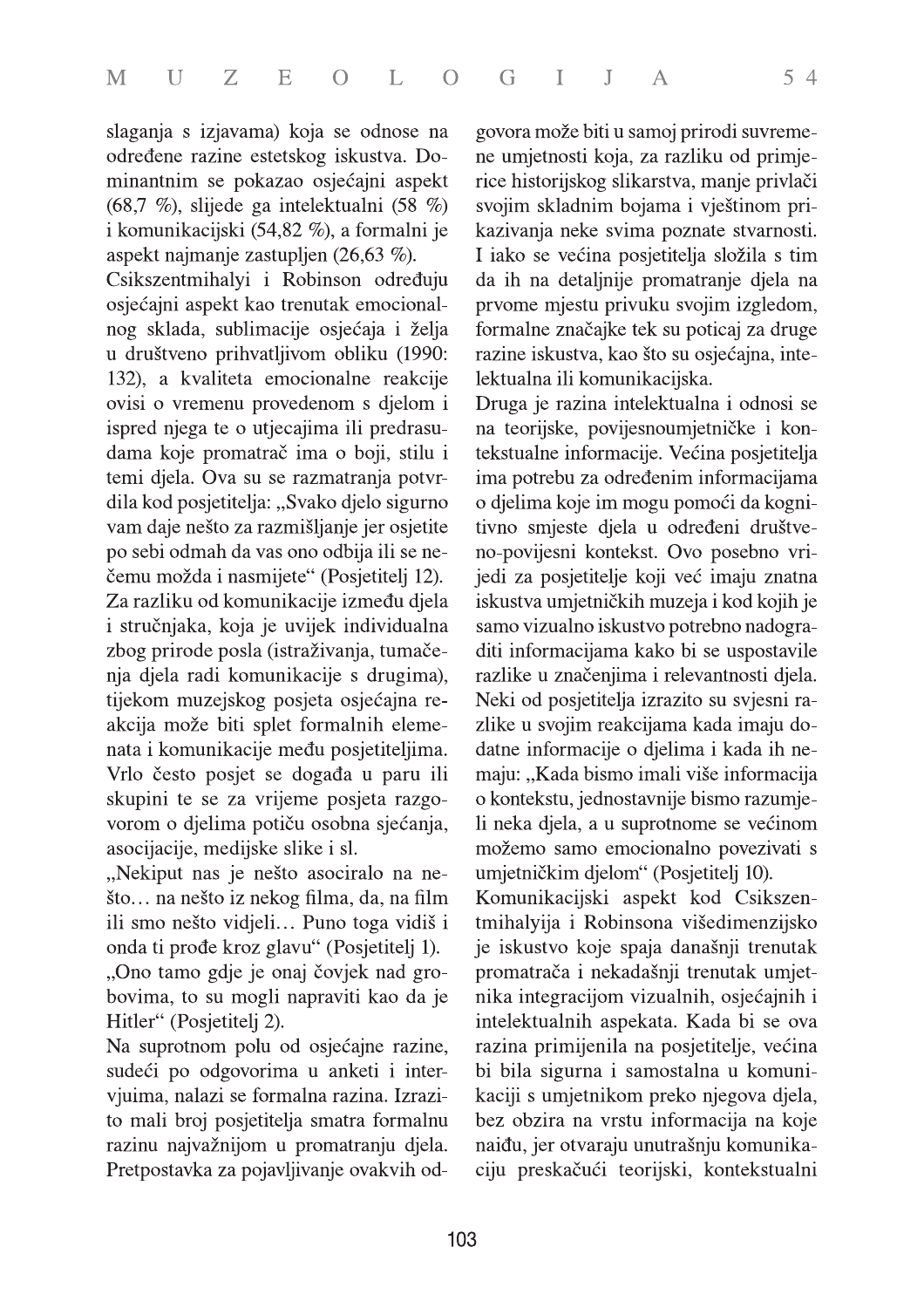dio. Intelektualni aspekt djela (kontekst nastanka i poruke) ili dobro poznaju ili zanemaruju.

"Volim pogledati djelo i obavezno pročitam njegov naslov. To je vrlo znakovito i mislim da je umjetniku naslov bitan čak i ako je djelo nazvano Bez naslova – i to je određena poruka. Tako gledamo djela očima umjetnika, a s naslovom se stavljamo u stanje duha u kojemu je bio umjetnik dok ga je stvarao" (Posjetitelj 4).

"Nekako me najviše zanimaju skulpture i instalacije. Dok njih promatram nekako imam više osjećaja, ali i ispred slika koje mi se posebno sviđaju. Najčešće razmišljam o slikarima i vremenu u kojemu je slika nastala" (Posjetitelj 25).

Sigurnost u samostalno komuniciranje s djelima iskazala se i u intervjuima i u anketnim pitanjima: 75,8 % posjetitelja složilo se s tvrdnjom da se oslanjaju na vlastito mišljenje i prosudbu suvremene umjetnosti, 20,7 % posjetitelja nije moglo procijeniti koliko se mogu osloniti na osobno mišljenje, a tek je jedan posjetitelj potvrdio da mu je potrebna vanjska prosudba. Manji postotak "u sebe nesigurnih" posjetitelja ili ima malo iskustvo umjetničkih muzeja ili u muzeje, pa tako i u ovaj, dolazi po nešto dublje obrazovno iskustvo, stoga od same ustanove očekuje da bude ona koja će jasno definirati i prenijeti cilj izložbe i obrazložiti zašto su određeni predmeti odabrani kao njezin dio.

Dakle, jasno se pokazuje da ne postoji univerzalno estetsko iskustvo i samo jedan način na koji se može postići. Stoga je uloga muzeja da, s obzirom na različite profile i očekivanja svojih posjetitelja, stvori i razvije mnogostruke strategije kako bi osnažio posjetitelje.

Posljednja skupina anketnih pitanja pozivala se na komunikacijske elemente stalnog postava Muzeja suvremene umjetnosti, te je također analizirana u odnosu na podatke iz intervjua i praćenja, a odgovara na istraživačko pitanje kako MSU komunicira s posjetiteljima s obzirom na razine estetskog iskustva.

Intervjui i praćenje posjetitelja pokazali su da se publika MSU-a sastoji od onih koji dolaze u Muzej radi društva/zabave pa sve do onih koji žele naučiti o suvremenoj umjetnosti. I dok prve označuje naglašena želja za ugodno provedenim vremenom i umjetničkim djelima u kojima pronalaze zabavu i inspiraciju, odnosno koja im zadovoljavaju različite osobne potrebe, posjetitelji koji u prvom redu dolaze u Muzej radi izobrazbe više su usmjereni na (muzeološke) elemente poput same organizacije prostora ili pak informacija koje su im na raspolaganju. Većina posjetitelja nije doživjela prostor kao jedan od medija koji doprinosi tumačenju i shvaćanju pojedinih cjelina, a isti posjetitelji većinom nisu čitali tekstove niti su pratili koncept tematske razdiobe stalnog postava. Zanimljivo, dobio se podatak da 31 % (devet) posjetitelja prostor smatra zbunjujućim, a praćenje je pokazalo da je nekolicina njih (šest) preskočila određene dijelove stalnog postava iako su u intervjuima naveli da su sve vidjeli. Treba dodati i da je praćenje pokazalo da je većina posjetitelja odabirala određena umjetnička djela kod kojih su se zadržavali duže vremena bez čitanja tematskih tekstova. Ovime se potvrđuje da se posjetitelji oslanjaju na vlastitu prosudbu o umjetničkom djelima, ali i upućuje na dovoljno poznavanje građe bez oslanjanja na kustosku interpretaciju ili nezainteresiranost za tematsku podjelu kakvu su zamislili kustosi. Sve tri metode pokazale su da se većina posjetitelja na izložbi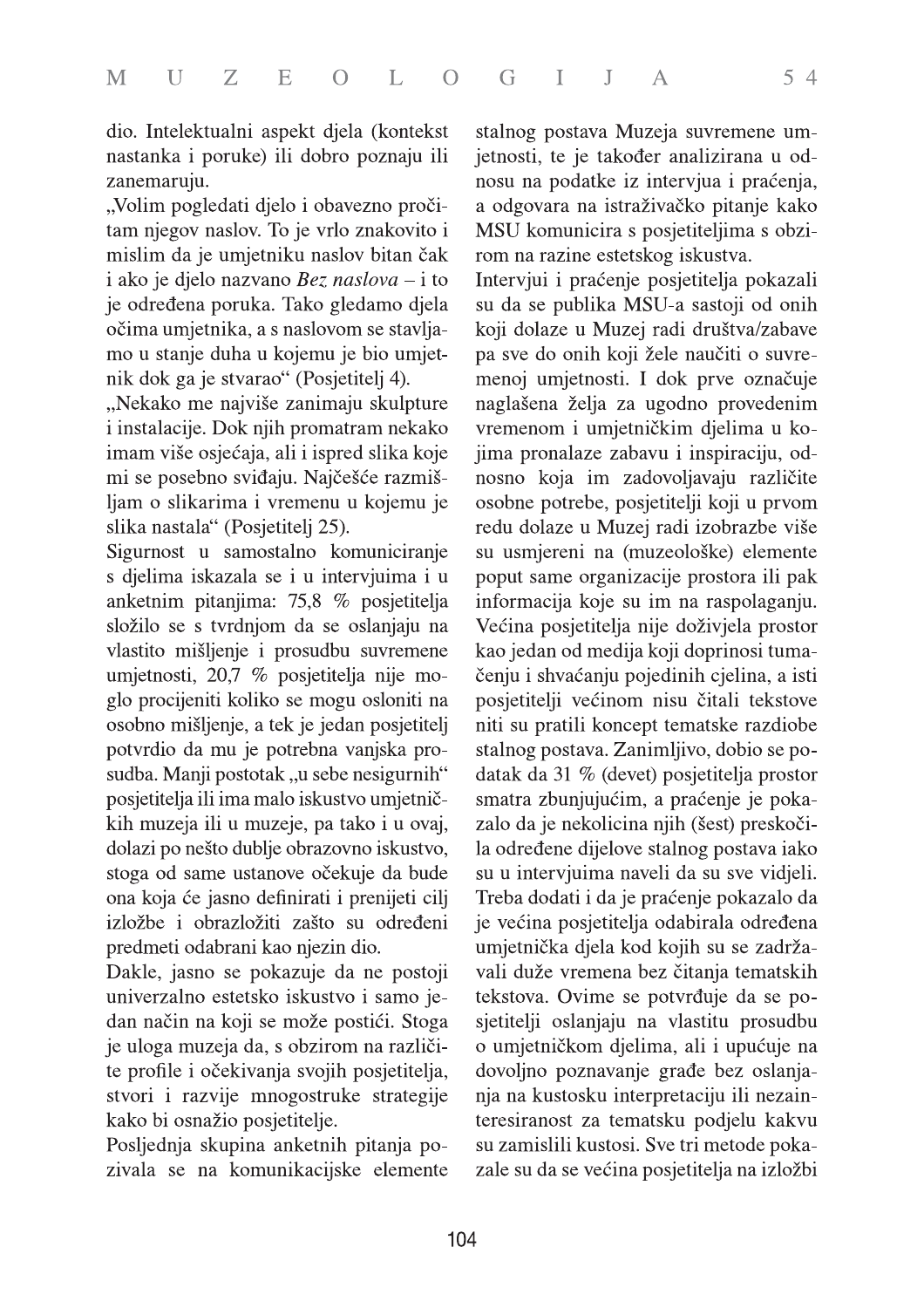koncentrira na ona djela koja im privuku pozornost svojim izgledom. Kao i prije s prostorom, sličan zaključak izvodi se i iz podataka da 51,7 % (15) posjetitelja smatra da su cjeline u postavu dobro označene te da 62 % (18) tvrdi da je lako prepoznati skupinu umjetničkih djela kao određenu cjelinu, iako u intervjuima nisu mogli navesti ni opisati nijednu.

S tematskim cjelinama usko su povezani i tekstovi kojima su one naznačene u prostoru. Na pitanje o jednostavnosti razumijevanja uvodnih tematskih tekstova 55,2 % (16) posjetitelja slaže se da je tekstove bilo lako razumjeti, 20,7 % (šest) se ne slaže, a 24,1 % (sedam) ne može procijeniti. Iako je veći broj posjetitelja naveo da je tekstove bilo lako razumjeti, praćenje je pokazalo da većina ipak ne čita tekstove ili pročita tek nekolicinu interpretacijskih tematskih legendi i legendi o određenoj skupini predmeta (24,1 %).

Tekstovi i cjeline u prostoru osnova su kustoskog koncepta stalnog postava. Ipak, istraživanje je pokazalo da je tek manji broj posjetitelja (24,2 %) usmjeren na kustoski koncept i na informacije koje se nalaze u prostoru. Također, neki su posjetitelji u anketi naveli negativan stav o jasnoći prostora, načinu označivanja cjelina i razumljivosti uvodnih tekstova, a svoje potrebe navode u intervjuima i rješenje vide u pružanju dodatnih informacija o umjetničkim djelima, kontekstu i samim umjetnicima.

"Pomalo je kaotično... Nisam bio siguran kako se točno trebam kretati. Na početku sam mislio da postoji određen red i podjela po određenim grupama, čak i kronološki, ali onda opet nije tako. Neki dijelovi ipak nisu jasni. Pomoglo bi mi kada bih mogao negdje vidjeti plan Muzeja s različitim razinama, bolje bih se

organizirao i pripremio na ono što me čeka" (Posjetitelj 20).

"Tekstovi na koje smo naišli usmjerili su nas na koji način bismo trebali 'čitati' to djelo, ali u tekstovima nedostaje kontekst i primjerice cilj umjetnika... Kada bismo imali više informacija, i umjetnička djela bismo doživjeli na drukčiji način" (Posjetitelj 17).

"Bilo bi nam sigurno zanimljivije kada bi postojale i neke općenite informacije o hrvatskoj suvremenoj umjetnosti. Vidjeli smo već dosta slovenske, pa i balkanske umjetnosti, pa vjerujemo da je važno imati i takve informacije da bi se djela bolje razumjela" (Posjetitelj 3, izvan Hrvatske). S obzirom na ove rezultate svih triju metoda prikupljanja podataka, za većinu posjetitelja Muzeja posjet je društvenog obilježja i dovoljna im je osjećajna reakcija na djelo koja proizlazi iz njihovih osobnih potreba, znanja i asocijacija, a detaljnije im informacije nisu nužne da bi komunicirali s djelom.

"Sviđa mi se prostor Muzeja, imala sam osjećaj kao da uvijek mogu još nešto dodatno otkriti. (...) Nisam imala potrebe za dodatnim informacijama ili tekstom, sama djela su mi dovoljna. Uvijek interpretiram djelo na svoj način, onako kako ga ja razumijem" (Posjetitelj 6).

"Sviđa mi se što nema previše ljudi kao u nekim drugim muzejima koje smo posjetili. Sve je nekako mirno i prepušteno nama, imamo više vremena i možemo se posvetiti samim djelima" (Posjetitelj 14). "Ovo je velik muzej i, s obzirom na količinu umjetnosti koju treba pregledati, više teksta od ovoga trenutačno bi bilo previše" (Posjetitelj 15).

S druge pak strane, za one posjetitelje kojima je bitna kontekstualizacija i koji su svjesni visoke kodiranosti suvremene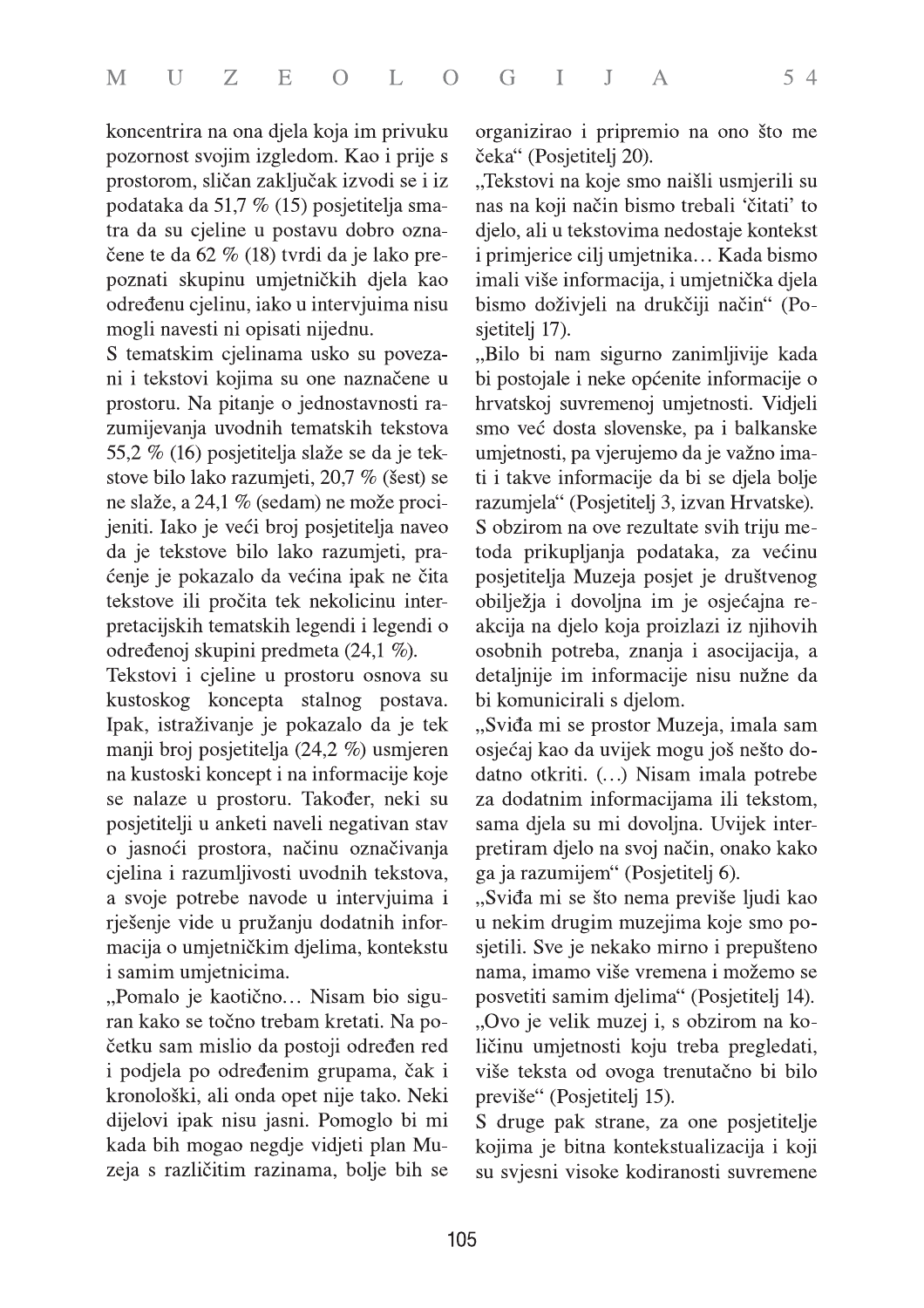umjetnosti, Muzej ne osigurava dovoljan pomak s osjećajne na intelektualnu razinu iskustva kako bi se, u konačnici, sve to proželo i dosegnulo komunikacijsku razinu.

Logično se nameće i pitanje je li MSU uspio ostvariti jedan od ciljeva suvremene umjetnosti i kod posjetitelja potaknuti razumijevanje same umjetnosti, a time i sadašnjosti. Intervjui i anketna pitanja navode da posjetitelji, čak nešto više od polovice, odnosno 55,2  $\%$ , ne mogu procijeniti je li im Muzej uspio dati novi pogled na suvremeno društvo i život, dok njih 34,4 % smatra da jest, a 10,3 % tvrdi da nije.

## ZAKLJUČAK

Čitajući katalog stalnog postava, može se zaključiti da Muzej, barem na papiru, ispunjava svoj cilj i da se zajedno sa zgradom prilagođuje posjetitelju čineći stalni postav prilično proizvoljnim i nenametljivim iskustvom. No, je li ono što je navedeno u katalogu svima razumljivo i u samom postavu, odnosno u prilagođenosti postava zgradi i publici? Iščitavaju li se navedene cjeline lako i pozivaju li uopće na ponovni posjet Muzeju? Analizirajući stalni postav, lako je uočiti određen stupanj raskoraka između navedenoga u katalogu i stvarnoga stalnog postava. Prostor Muzeja jest prohodan i prilagodljiv, ali upravo manje pregradnje čine ga na trenutke nepreglednim i donekle zbunjujućim. Podjela stalnog postava na tri razine nije lako uočljiva pri prvom susretu s prostorom, što dovodi do pada koncentracije kada se o na usporedi na početku i na kraju obilaska stalnog postava. Također, pregradnje su, uz neobičan oblik same zgrade, rezultirale formiranjem manjih prostora koji se

lako mogu previdjeti, a umjetnička djela smještena u njima ostati zanemarena pri obilasku. Vrlo važna točka u postavu ona na kojoj se mogu dobiti detaljne informacije – smještena je na trećem katu i nedovoljno označena, zbog čega se redovito preskoči. Umjetnička djela podijeljena po cjelinama ne tvore dovoljno homogenu skupinu, pa se cjeline međusobno nedovoljno razlikuju, čak ni uz pomoć postojećih tekstova koji, po mišljenju nekih posjetitelja, ne nude ni očekivane osnovne informacije ili opći kontekst.

Ipak, treba naglasiti da i MSU i suvremena umjetnost imaju publiku koja zna što može očekivati od Muzeja i stalnog postava, pa se više oslanja na emocije nego na formalne značajke djela. Također, upoznata s otvorenim obilježjem suvremene umjetnosti, većina se posjetitelja upravo oslanja na svoju prosudbu o samim djelima, ali i dalje očekuje određenu količinu i vrstu informacija, koje su za dobar dio posjetitelja izostavljene. Iz svega se daje zaključiti da se većina posjetitelja odlučila na posjet MSU-u više radi druženja i zabave dok je manjem dijelu posjetitelja motivacija bila pretežito edukacija, koju nisu u potpunosti uspjeli zadovoljiti.

Na kraju se postavlja pitanje jesu li stalni postav i sam Muzej donekle ugroženi ako pristaju na povremene posjetitelje koji će vidjeti nešto novo, ali i koji se možda ipak više neće vratiti jer njihova očekivanja nisu ispunjena te iz Muzeja izlaze s jednakim nepoznanicama i pitanjima koje su imali i prije posjeta, ili čak i s više njih. Informativni, pa i obrazovni aspekti muzeja, koji uvijek mogu (i trebaju!) pratiti želju za zabavom i ugodno provedenim vremenom, i dalje su nedovoljno zastupljeni, pa se iz istraživanja zaključuje da Muzej, ako želi pružiti nova